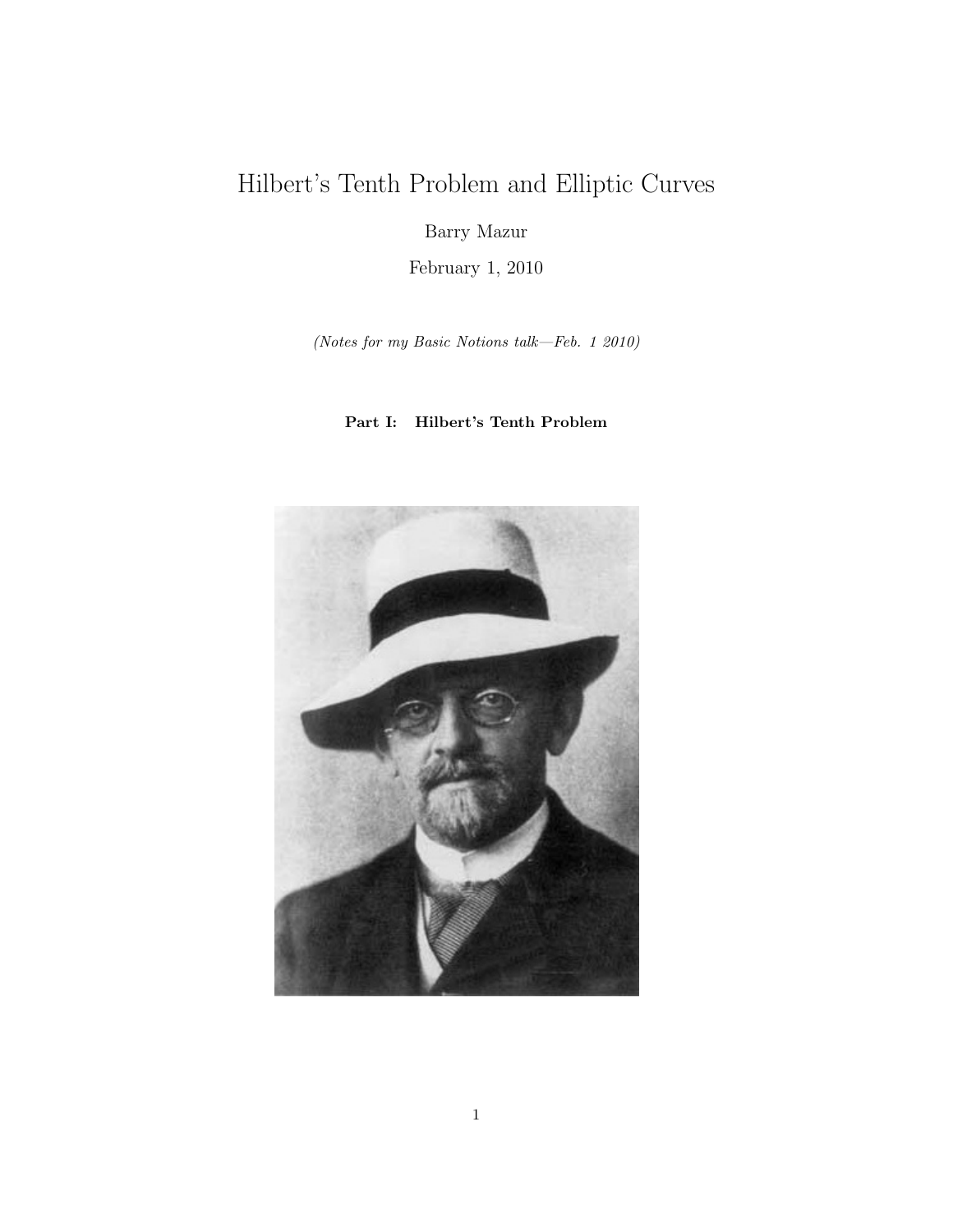Write down a random polynomial equation in two or more variables with coefficients in the ring of integers, e.g.,

$$
3X^3 + 4Y^3 + 5Z^3 = 0
$$

and—chances are— it will be very tricky to find all its solutions; often you will be quite challenged by the question of whether or not it has solutions.

Hilbert spurred mathematicians to systematically investigate the general question:

How solvable are such Diophantine equations?

.

I will talk about this, and its relevance to specific number theoretic projects, and then aim towards some recent work, joint with Karl Rubin.

Here is a close translation of Hilbert's formulation of the problem:

Given a Diophantine equation with any number of unknown quantities and with rational integral numerical coefficients: To devise a process according to which it can be determined in a finite number of operations whether the equation is solvable in rational integers.

I wonder what Hilbert meant by a Diophantine equation and process. There is a vagueness in the quantification: are we allowed a different algorithm for each equation, are we expected to find single processes that work even allowing for variation of the exponents involved? (As in Catalan's Problem, or Fermat's Last Theorem). There is a specificity, though, in the type of solutions (rational integers). Nowadays one has a large number of different processes in our experience (i.e., successes). From algorithms to find the maxima of functions on convex polytopes (e.g.: Linear programming) to procedures for factoring numbers into product of primes. The basic questions we tend to ask about these have to do with running time.

We also have quite a number of guaranteed non-successes:

- There is no finite algorithm to determine, given a finite presentation of a group, whether or not the group is trivial. Or whether two finite presentations present isomorphic groups.
- The recognition problem for manifolds in dimension four or higher is unsolvable (it being related directly to the recognition problem for finitely presented groups).

And even when one looks for interesting Diophantine examples, they often come in formats somewhat different from the way Hilbert's Problem is posed. For example,

• we have a (deep) decision procedure to determine whether any given elliptic curve over the rational field Q has finitely many or infinitely many solutions. But this distinction

finitely many  $\leftrightarrow$  infinitely many

is not a distinction that Hilbert formulates.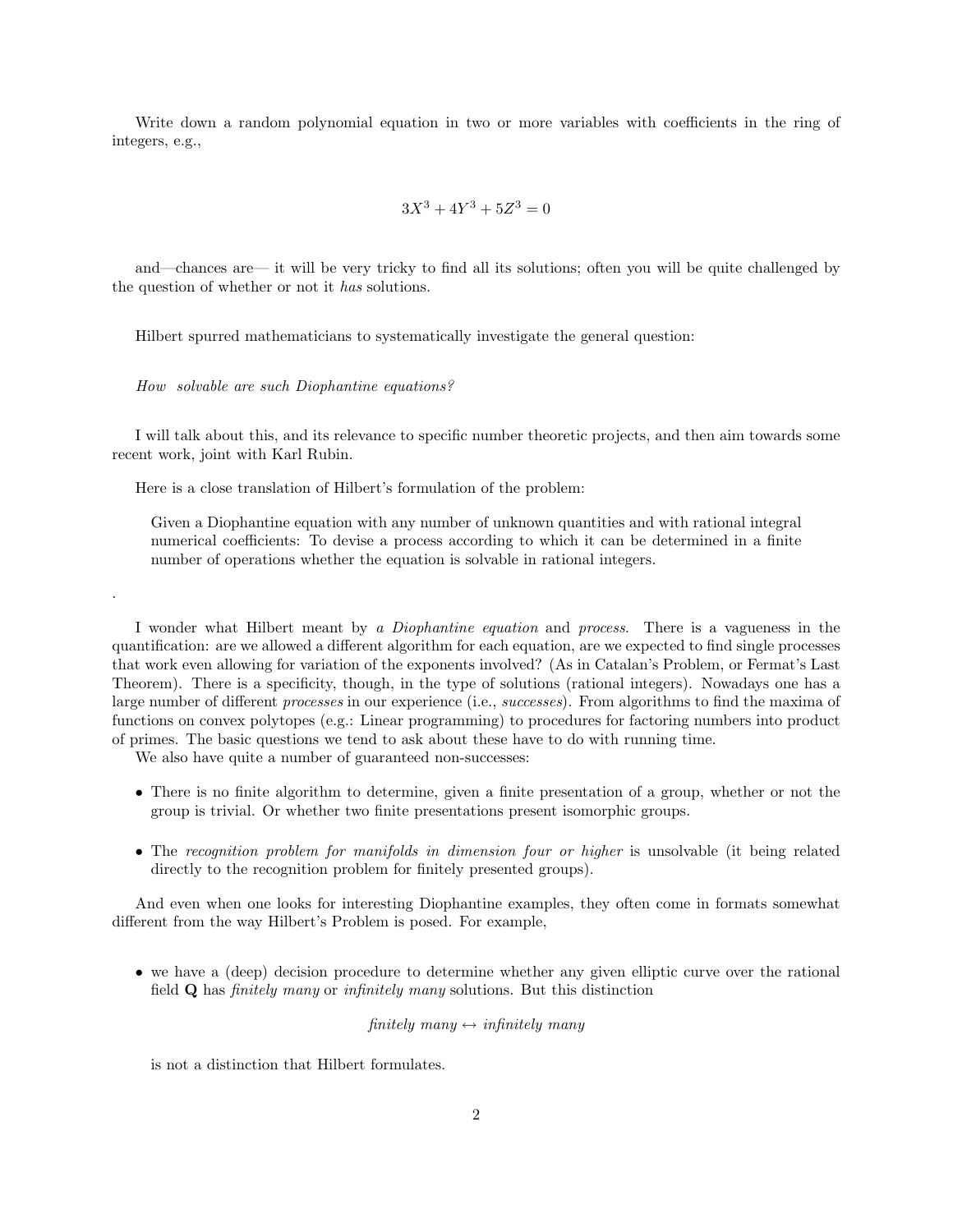• And, sometimes, we're interested not in answering this question for any single elliptic curve but, for whole families of them.

For example, the *congruent number problem* is the problem of determining those positive integers n that can be expressed as the area of a right triangle with three rational number sides. This turns out to be equivalent to asking that the elliptic curve

$$
y^2 = x^3 - n^2x
$$

have infinitely many rational points.

- And, as mentioned above, we sometimes try to find single processes that work even allowing for variation of the exponents involved. As in:
	- 1. Catalan-type Problems

For a given integer  $k$  find all *perfect powers* that differ by  $k$ .

$$
Y^n - X^m = k
$$

Example: the only two consecutive perfect powers are:

$$
8 = 2^3
$$
 and  $9 = 3^2$ ,

or as in:

### 2. Fermat's Last Theorem.

So you might ask why—except for historical reasons—might one be interested in pursuing the question as Hilbert posed it. The answer (which is already enough to spark my interest) is that it is a problem that has led to the most magnificent developments in mathematical logic, and in the intersection of mathematical logic and number theory. But also, thanks to relatively recent work (of Denef, Denef-Lipschitz, Pheidas, Shalapentokh and Poonen) Hilbert's Problem calls for the answers to new kinds of questions in number theory, and specifically in the arithmetic of elliptic curves.

#### So, back to Hilbert's Tenth Problem!

In considering "Hilbert's 10th Problem" we often specifically interpret Diophantine equation, process and sometimes generalize the type of solutions being considered. We then end up with a question roughly of the following form:

Let A be a commutative ring. Does there exist a finite algorithm to determine whether any finite system of polynomial equations in finitely many variables with coefficients in A has a solution in A or not?

One standard way of refining the above question is to "set" it as a problem related to listable sets and Diophantine sets. The next two sections discuss this.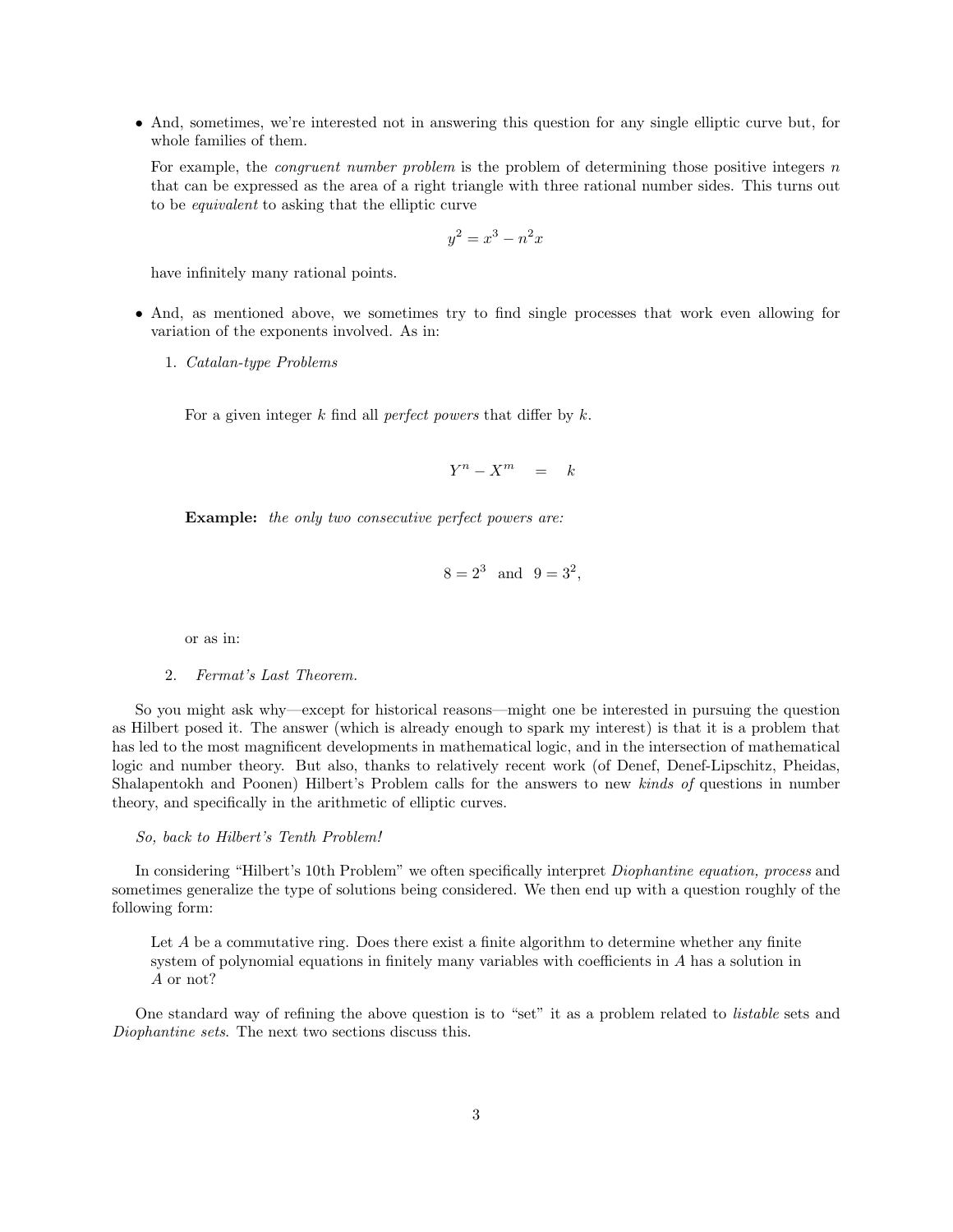# 1 Listable sets of integers

I'll start with some examples of sets that are easy to "list"

```
2, 3, 5, 7, 11, 13, 17, 19, 23, \ldots
```
 $2!, 3!, 4!, 5!, \ldots$ 

Discuss what is meant by easy.

•

•

See [M] and [Sh100b] for good expository accounts of this notion listable. Naively,

• a listable subset of **Z** (synonyms: *recursively enumerable, computably enumerable)* is a subset  $\mathcal{L} \subset \mathbf{Z}$  for which there exists a finite computer program whose output gives a sequence  $\alpha_1, \alpha_2, \alpha_3, \ldots$  of integers such that the set  $\mathcal L$  is precisely this collection of numbers; i.e.,

$$
\mathcal{L} = \{\alpha_1, \alpha_2, \alpha_3 \dots \}.
$$

A computer algorithm that does job this will be called a computer algorithm that "lists  $\mathcal{L}$ ."

Note, though, that the ordering in which the integers in  $\mathcal L$  come via the computer's list may be helterskelter in terms of absolute values. Therefore if you suspect that a given number, say 2, is not in  $\mathcal L$  and need to have a definite guarantee of the truth of your suspicion, well (. . . if you are right!) running the helter-skelter computer algorithm for any finite length of time will be of no help to you.

- A more useful finite computer program might be, for example, a program that for each integer  $N$  will, after some guaranteed time (e.g., no greater than  $N^{N...N}$  hours<sup>1</sup>) actually produces a *complete* list of all integers of absolute value  $\leq N$  that are in L. (Call such a program a *deluxe program*.)
- Somewhat intermediary to the above two types of computer programs (helter-skelter, and deluxe) would be a pair of computer programs, one of which spits out the elements of  $\mathcal L$  and the other spits of the elements of the complement of  $\mathcal{L}$ . Supplied with such a pair of programs you might, at the very least, run the first program by day, and the second by night, for then you are guaranteed to know—in some (perhaps unspecified, but) finite time whether or not 2 is in your set  $\mathcal{L}$ .

## 2 The Halting Problem

As mentioned, a set  $\mathcal L$  that is listable by a finite computer algorithm will be referred to as *listable* or recursively enumerable. And a set  $\mathcal L$  that has the property that it and its complement are both listable is called recursive. What we will be using below is the fact (cf. [Sm]) that there exist recursively enumerable sets that are *not* recursive. (The computer algorithms that list such sets are necessarily quite helter-skelter!) The existence of recursively enumerable sets that are not recursive is a consequence of the famous 1936 theorem of Alan Turing that was phrased in terms of the halting problem for algorithms. Turing showed that there exists no universal algorithm to tell you whether or not any finite computer algorithm will terminate finitely, when run. More specifically, the so-called *halting set* 

 $H := \{$ The set of couples  $(P, x)$  where P is a program and x is a possible input to program P and

 $1<sup>N</sup>$  successive exponentials, or choose any recursively formulatable estimate you like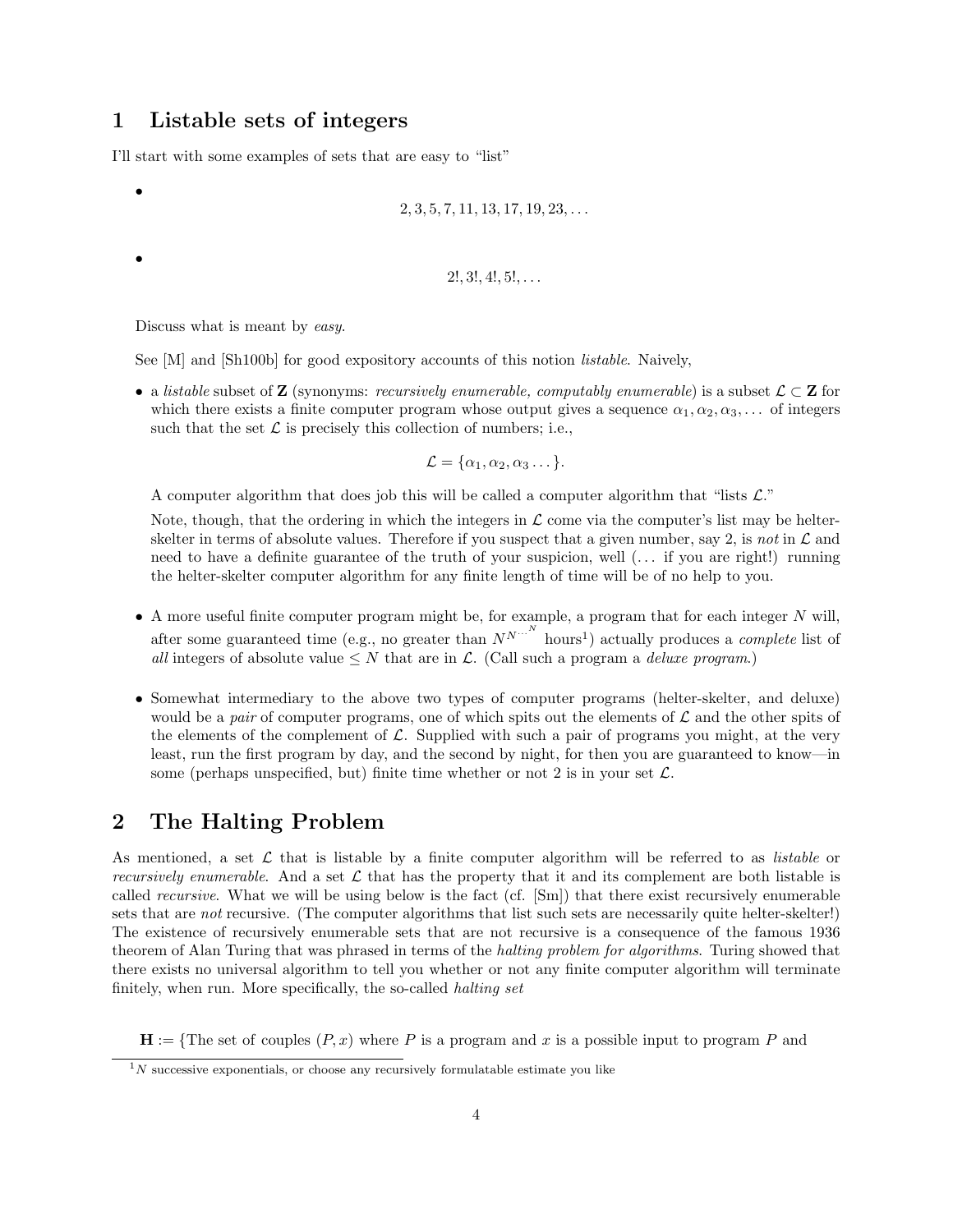is recursively enumerable, (i.e., there is fairly evidently a computable function that lists all of the pairs  $(P, x)$ ) it contains) but the complement of this set is not recursively enumerable.

### 3 Diophantine sets

Roughly, a Diophantine subset of integers (or of natural numbers) is a subset that can be defined using the seemingly very restricted vocabulary of polynomials. For the classical notion of Diophantine subset of a commutative ring see  $[\text{DL78}]$ ,  $[\text{Den80}]$ . Here is one way of formulating this concept. Let A be a commutative noetherian integral domain, the main example being  $A = \mathbf{Z}$ .

**Definition 3.1** Let  $\mathcal{D} \subset A$  be a subset of the ring A.

Say that  $\mathcal D$  is Diophantine in A if there exists a finite set of polynomials with coefficients in A, in finitely many variables

$$
f_i(T; X_1, X_2, \dots, X_n) \in A[T, X_1, X_2, \dots, X_n]
$$

 $(i = 1, 2, \ldots, m)$  such that when specializing to some value  $T = \alpha \in A$  we have that the system of polynomial equations

$$
f_i(\alpha; X_1, X_2, \dots, X_n) = 0
$$

(for  $i = 1, 2, \ldots, m$ ) has a simultaneous solution

$$
(X_1, X_2, \ldots, X_n) = (a_1, a_2, \ldots, a_n) \in A^n
$$

if and only if

 $\alpha \in \mathcal{D} \subset A$ .

If this happens say that the set of polynomials cut out  $D$ .

Notice the evident proposition:

**Proposition 3.2** If  $A = \mathbf{Z}$  (or, more, generally, a countable ring) and  $D \subset A$  is Diophantine, then D is listable. Moreover, any set of polynomials  $\{f_i(\alpha; X_1, X_2, \ldots, X_n)\}\$ i (for  $i = 1, 2, \ldots, m$ ) that "cut out"  $\mathcal L$ leads to a computer algorithm that lists L.

**Proof:** Choose some ordering of  $A^{n+1}$  (e.g., lexicographical based on an ordering of A; if  $A = \mathbf{Z}$  my preference is for the evident ordering of  $\mathbf{Z}$ : that is,  $-n$  precedes  $+n$  and otherwise it is nondecreasing in the absolute value of n) and run through the  $n + 1$ -tuples  $(\alpha; a_1, a_2, \ldots, a_n) \in A^{n+1}$  computing  $f_i(\alpha; a_1, a_2, \ldots, a_n)$  for  $i = 1, 2, \ldots$ : every time you get a hit—i.e., every time that  $f_i(\alpha; a_1, a_2, \ldots, a_n) = 0$  for  $i = 1, 2, \ldots$  you record the " $\alpha$ " if it hasn't been previously recorded giving a (possibly empty, of course) sequence  $\alpha_1, \alpha_2, \ldots$ listing D.

Remarks: (1) The collection of Diophantine subsets of an integral domain A is closed under finite union and intersection.

**Proof:** It suffices to do this for two Diophantine sets  $D, E \subset A$ : if the systems of polynomials  $\{f_i(t; X_1, \ldots)\}\$ i and  $\{g_j(t; Y_1, \ldots)\}\$ i cut out D and E respectively, then the "union" of the two systems, (viewed as polynomials in t and the independent variables  $X_\mu$  and  $Y_\nu$ ) cuts out  $D \cap E$  while the system given by  $\{f_i(t; X_1, \dots) \cdot g_j(t; Y_1, \dots)\}_{i,j}$  cuts out  $DS \cup E$ .

(2) A more general (and, perhaps, algebro-geometrically more natural) way of thinking of Diophantine set is the following: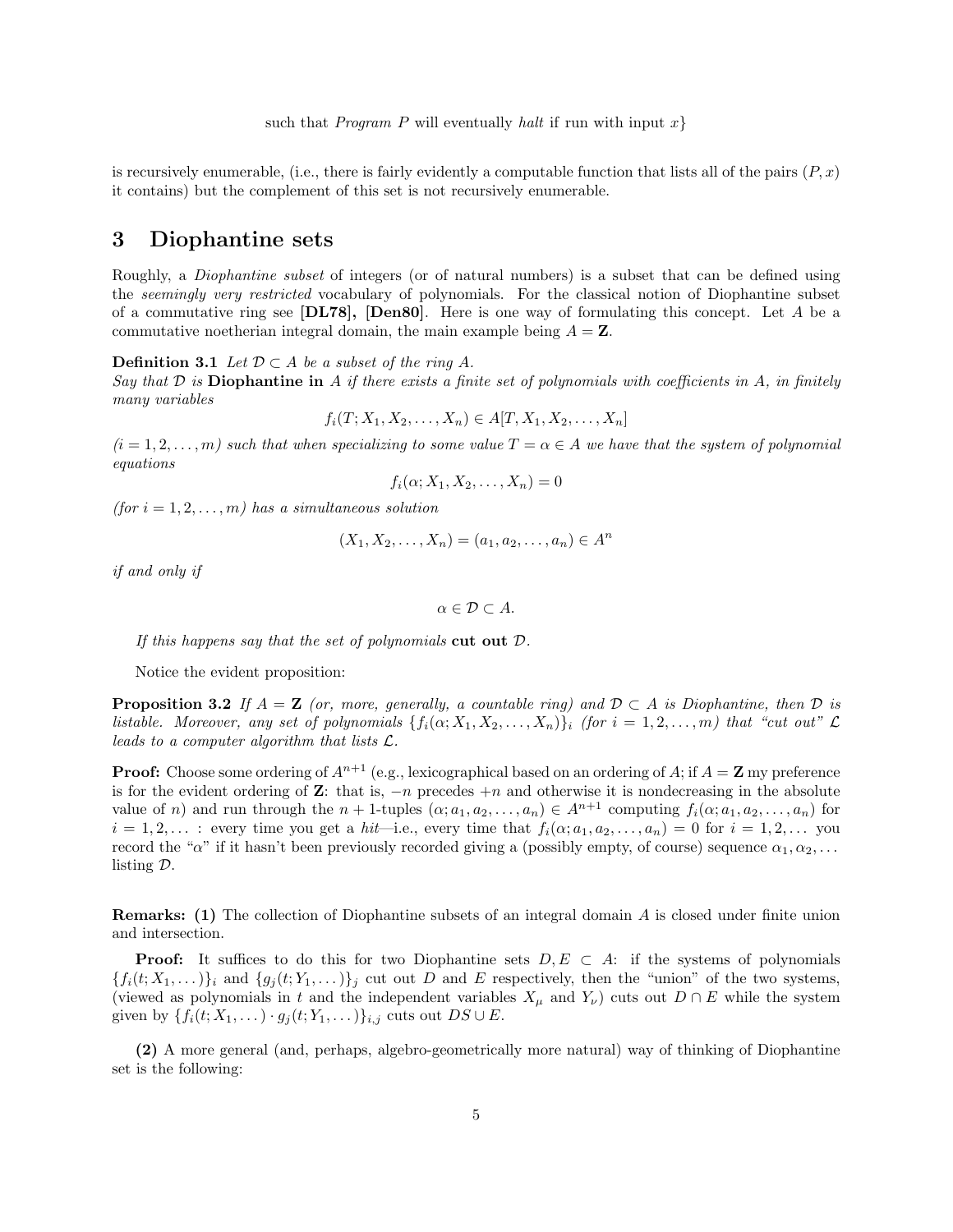Let S be an integral noetherian scheme—say an affine scheme  $S = \text{Spec}(A)$  where A is a noetherian integral domain— and T an S-scheme of finite type. Let  $\mathcal{T} = T(S)$  the set of S-valued points of the Sscheme T. A subset  $\mathcal{D} \subset \mathcal{T}$  is **Diophantine** if there is a morphism of S-schemes of finite type  $f : X \to T$ such that

$$
\mathcal{D} = f(X(S)) \subset T^{S}() = \mathcal{T}.
$$

To relate the above to the previous definition let  $S = Spec(A)$  and let  $T = Spec(A[t])$  denote the affine line over  $Spec(A)$ . So the set T of A-rational points of T, i.e.,

$$
\mathcal{T} = T(A) = \text{Hom}_A(A[t], A).
$$

is simply the set A. Diophantine subsets of the ring A are nothing more than the images of the sets of A-rational points,

$$
X(A) \longrightarrow T(A) = A,
$$

where  $X \to T$  range through all morphisms of finite type of A-schemes (of finite type) X.

A vague, but general question, then for any scheme  $T$  of finite type over such a base  $S$  would be:

To give a useful algorithmic characterization of the subsets  $D \subset T$  that are Diophantine.

(3) For us the most important ring is  $A = \mathbf{Z}$ , and scheme T is the affine line. In this context you can replace any finite system of polynomials  $\{f_i(t; X_1, \ldots)\}\$ <sub>i</sub> that "cut out" a set D by a single polynomial

$$
\Sigma_i f_i(t; X_1, \dots)^2.
$$

Here is a list of subsets of  $Z$  that are Diophantine (and easily proven to be).

1. Lagrange proved that any positive whole number is expressible as a sum of four squares.

E.g

$$
401 = (20)^2 + 1^2 + 0^2 + 0^2
$$

well ... that might have been too easy an example ...

Lagrange's Theorem says, in our vocabulary, that the polynomial

$$
f(t; X_1, X_2, X_3, X_4) := t - \sum_{i=1}^4 X_i^2
$$

cuts out the set of positive integers; so the set of positive numbers is Diophantine.

- 2. Therefore it follows, by easy steps, that these sets are too:
	- the set of numbers  $\geq a$  for any given  $a \in \mathbf{Z}$ ,
	- the set of numbers  $\leq b$  for any given  $b \in \mathbb{Z}$ ,
	- any finite subset of **Z**,
	- the complement of any finite subset of **Z**.
- 3. So, if D is Diophantine, then any set obtained from D by removing and adding finite sets is also Diophantine.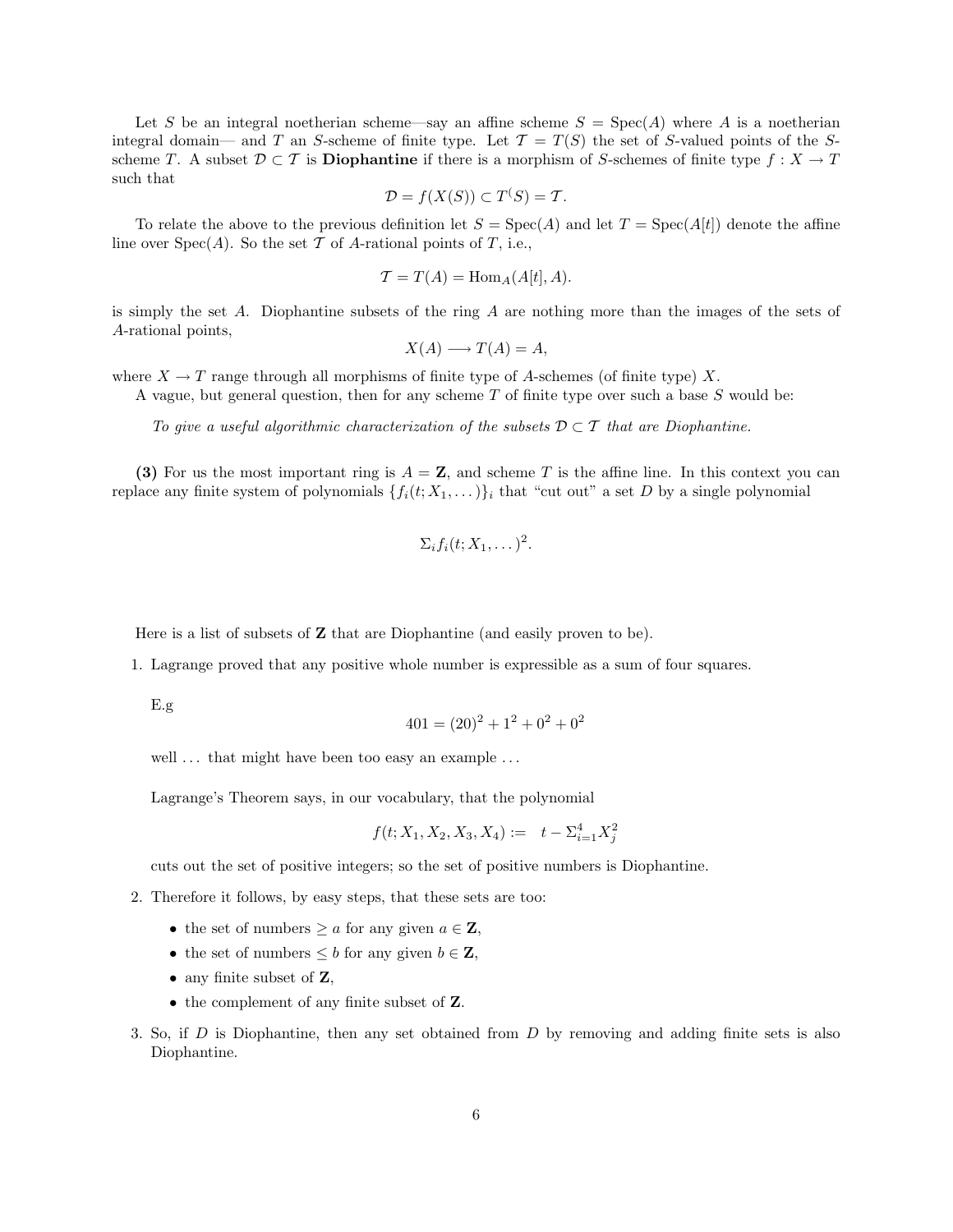- 4. Arithmetic progressions are Diophantine; as are the set of all squares, all cubes, all  $n$ -th powers for any given n.
- 5. Composite numbers.
- 6. For any fixed (say, nonsquare, positive) integer d, consider the set of integers t that come in solutions of the Pell equation

$$
t^2 - ds^2 = 1
$$

(this being a set that grows roughly exponentially).

# 4 Davis/(Julia) Robinson/Putnam/ Matiyasevich

Here, in a nutshell, is the general status of this question we inherited from Hilbert and from "classical work" of Martin Davis, Julia Robinson, Hillary Putnam and Yuri Matiyasevich. The culminating theorem is Matiyasevich's:

Theorem 4.1 Every listable subset of **Z** is Diophantine.

Thus *listable* and *Diophantine* are equivalent conditions for subsets of **Z**. Since there exist listable subsets of  $Z$  that are not recursive—i.., such that their complements are not listable, Theorem 4.1 gives a negative answer to Hilbert's question above, but does far more than just that.

For example:

- 1. It certainly shows that there are systems of polynomials over Z that admit no "deluxe computer program" as described.
- 2. The result also implies that relatively benign subsets of Z can be Diophantinely described, as well. This is not as clear as one might think even for the most familiar subsets. For example:
	- There is a system of polynomials that cut out the set of factorials  $1, 2, 3, \ldots$  The fact that this set is Diophantine played a big role in the development of the subject<sup>2</sup>.

The *factorial* operation has quite a powerful effect if one allows it to be used as a piece of equipment to generate recursively enumerable sets. For example, the set of positive numbers  $\alpha$  such that the expression

$$
(\alpha + 1) \cdot X_1 + \alpha! \cdot X_2 = 1
$$

has a zero for integers  $X_1, X_2$  is precisely the set of prime numbers. But regarding prime numbers, more relevant for our story is the fact that...

• There is a polynomial over  $Z$  whose set of positive values is the set of *exactly all* prime numbers for integral substitution of its variables. A specific such polynomial<sup>3</sup> is given in [JSWW76]:

 $(k+2){1 - [wz + h + jq]^2 - [(gk + 2g + k + 1)(h + j) + hz]^2 - [2n + p + q + ze]^2[16(k+1)^3(k+1)]}$  $2(n+1)^2 + 1f^2]^2 - [e^3(e+2)(a+1)^2 + 1o^2]^2 - [(a^21)y^2 + 1 - x^2]^2x - [16r^2y^4(a^2-1) + 1 - u^2]^2 [( (a + u<sup>2</sup>(u<sup>2</sup> - a))<sup>2</sup> - 1)(n + 4dy)<sup>2</sup> + 1 - (x + cu)<sup>2</sup>]<sup>2</sup> - [n + l + vy]<sup>2</sup> - [(a<sup>2</sup> - 1)l<sup>2</sup> + 1 - m<sup>2</sup>]<sup>2</sup> - [ai +$  $k+1-l-i^2-[p+l(a-n-1)+b(2an+2a-n^2-2n-2)-m]^2-[q+y(a-p-1)+s(2ap+$  $2a-p^2-2p-2)-x^2-2p^2-2p+2(a-p)+t(2ap-p^2-1)-pm^2$ 

$$
m!=\lim_{n\to\infty}\frac{n^m}{\binom{n}{m}}.
$$

<sup>&</sup>lt;sup>2</sup>To get such a polynomial one starts by finding a Diophantine way of expressing the binomial coefficients  $\binom{n}{m}$  and then dealing with the—to me surprisingly unpromising—formula

 $3$ As you'll see from its equation, this is not the most efficacious way of finding prime numbers, but ...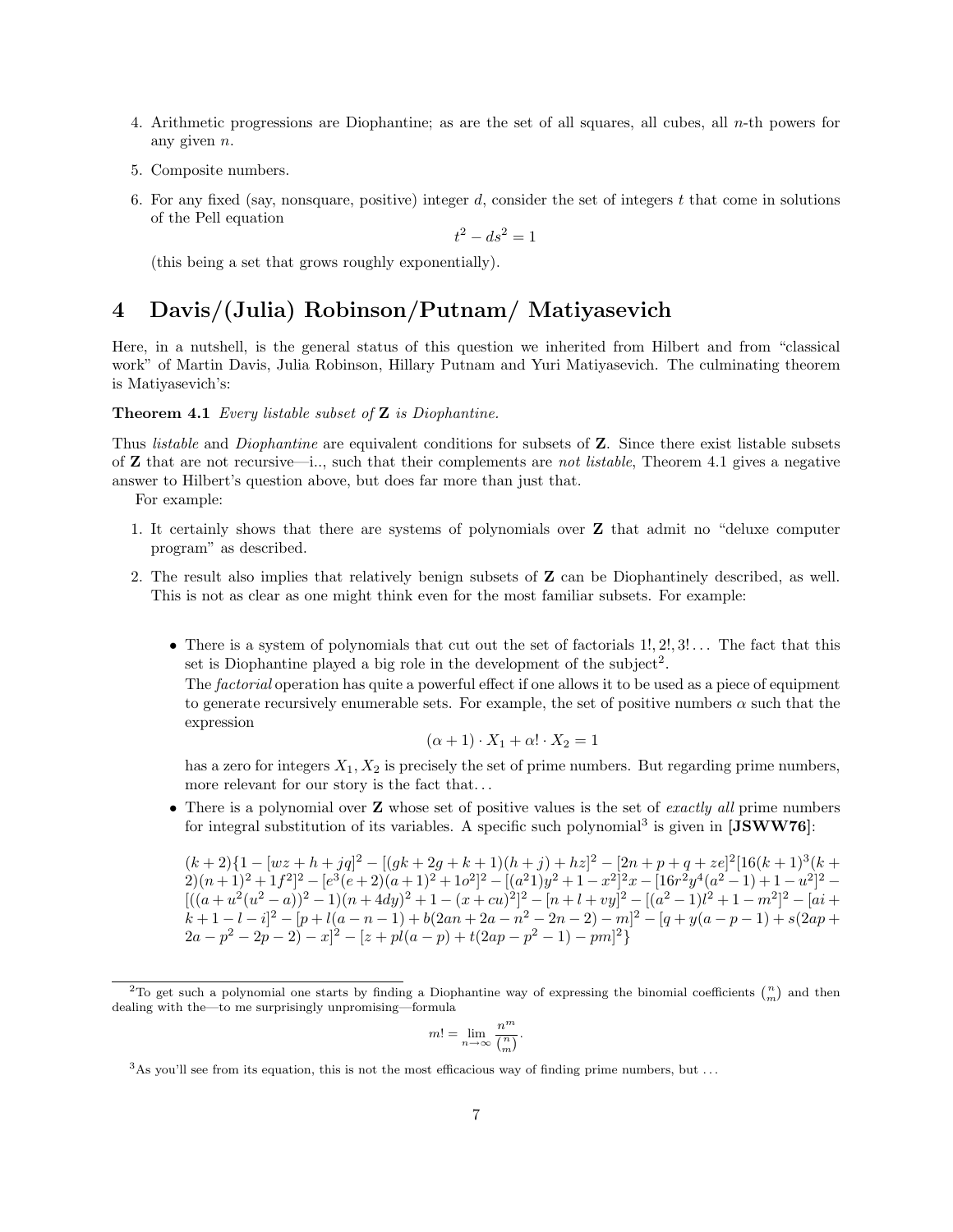### 5 Comments on the History

For a historical (and basic mathematical) account of this work it would be difficult, I think, to do better than the very informative wikipedia entry on Hilbert's tenth Problem which has a chart listing work ranging from 1944 when Emil Post said that Hilbert's tenth problem "begs for an unsolvability proof" to 1970 when Matijasevic clinched the theorem.

On the way to the final formulation of the theorem there is Martin Davis's formulation of what I'll, for reference, call **Davis Sets**, these being sets of natural numbers  $\Delta$  such that there exists a polynomial with integral coefficients

 $P(T, K, Y, X_1, X_2, \ldots, X_n)$ 

in independent variables  $T, K, Y, X_1, X_2, \ldots, X_n$  for some n, such that  $a \in A$  if and only if there is a nonnegative integer y such that for all nonnegative integers  $k < y$  the polynomial  $P(a, k, y, X_1, X_2, \ldots, X_n)$ has a solution in natural numbers  $X_1 = a_1, X_2 = a_2, \ldots, X_n = a_n$ . Now *Davis sets* are fairly clearly recursively enumerable. In 1949 Davis proved the converse: that every recursively enumerable subset of the set of natural numbers has the above form; i.e., is Davis.

A year later, working independently, Julia Robinson formulated her hypothesis that asserts that roughly speaking—there exists some function

" $Exp : "N \longrightarrow N$ 

that behaves at least vaguely like an exponential function and whose graph is Diophantine (a sloppy exponential would be enough). Her hypothesis that came to be known as "J.R." and explicitly is:

Hypothesis J.R.: There exists a Diophantine set F of couples  $(a, b)$  in  $N \times N$  with two properties:

- (a) If  $(a, b) \in \mathcal{F}$  then  $a < b^b$ .
- (b) For each positive integer k there is an  $(a, b) \in \mathcal{D}$  with  $b > a^k$ .

Using hypothesis J.R., Robinson shows that the set EXP of triples  $(a, b, c)$  with  $a = b^c$  is Diophantine, and from this that the set of primes, and the set of factorials is Diophantine as well.

In 1959 Martin Davis and Hillary Putnam showed—assuming that there were arbitrarily long arithmetic progressions of prime numbers—that Hypothesis J.R. implies the equivalence of Diophantine and recursively enumerable, and thereby conditionally establishing a solution to Hilbert's Tenth Problem (the "conditions" being the existence of arbitrarily long arithmetic progressions of primes, and J.R.).

A year later, Robinson showed how to avoid the use of the hypothesis that arbitrarily long arithmetic progressions of primes exist, thereby showing that J.R. alone implies a solution to Hilbert's Tenth Problem.

In 1970, Matiyasevich provides a Diophantine definition of a set  $\mathcal F$  as required by J.R.: he defined his  $\mathcal F$  to be the collection of pairs  $(a, b)$  such that

$$
b=F_{2a}
$$

where  $F_n$  is the nth Fibonacci number, thereby completing the proof that all recursively enumerable sets are Diophantine and establishing the fact that Hilbert's tenth problem (over Z) is unsolvable.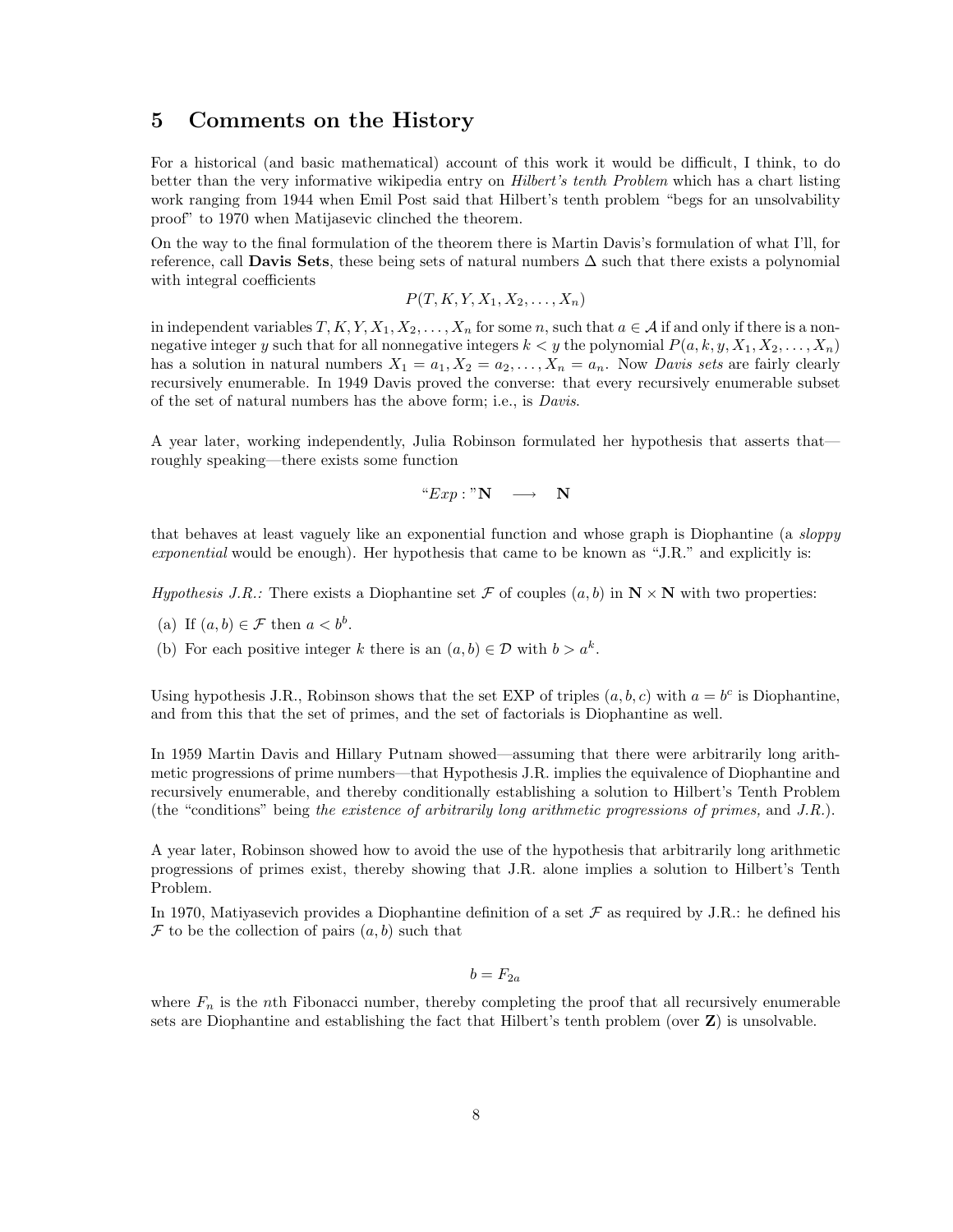### 6 Some comments by Matiyasevich

(I find this quotation of Matiyasevich illuminating:)

"The idea was as follows. A universal computer science tool for representing information uses words rather than numbers. However, there are many ways to represent words by numbers. One such method is naturally related to Diophantine equations. Namely, it is not difficult to show that every  $2 \times 2$  matrix

$$
\left(\begin{array}{cc}m_{11}&m_{12}\\m_{21}&m_{22}\end{array}\right)
$$

with the m's being non-negative integers and the determinant  $m_{11}m_{22} - m_{12}m_{21}$  equal to 1 can be represented, in a unique way, as a product of matrices

$$
M_0:=\left(\begin{array}{cc}1&1\\0&1\end{array}\right)
$$

and

$$
M_1:=\left(\begin{array}{cc} 1 & 0 \\ 1 & 1 \end{array}\right).
$$

It is evident that any product of such matrices has non-negative integer elements and the determinant equals 1. This implies that we can uniquely represent a word in the two-letter alphabet  $M_0, M_1$  by the four-tuple

$$
(m_{11}, m_{12}, m_{21}, m_{22})
$$

such that the numbers evidently satisfy the Diophantine equation

$$
m_{11}m_{22}-m_{12}m_{21} = 1.
$$

Under this representation of words by matrices, the operation of concatenation-of-words corresponds to matrix multiplication and thus can be easily expressed as a system of Diophantine equations, opening up a way of transforming an arbitrary system of word equations into "equivalent" Diophantine equations. Many decision problems about words had been shown undecidable, so it was quite natural to try to attack Hilbert's tenth problem by proving the undecidability of systems of word equations.

My next attempt was to consider a broader class of word equations with additional predicates. Since the ultimate goal was always Hilbert's tenth problem, I could consider only such predicates, which (under suitable coding) would be represented by Diophantine equations. In this way I came to what I have called equations in words and length. Reduction of such equations was based on the celebrated Fibonacci numbers. It is well known that every natural number can be represented, in an almost unique way, as the sum of different Fibonacci numbers, none of which are consecutive<sup>4</sup> (this is the so called *Zeckendorf representation*). Thus we can look at natural numbers as words in a two-letter alphabet {0, 1} with the additional constraint that there cannot be two consecutive 1's. I managed to show that under this representation of words by numbers both the concatenation of words and the equality of the length of two words can be expressed by Diophantine equations."

 ${}^{4}E.g., 30 = 1 + 8 + 21.$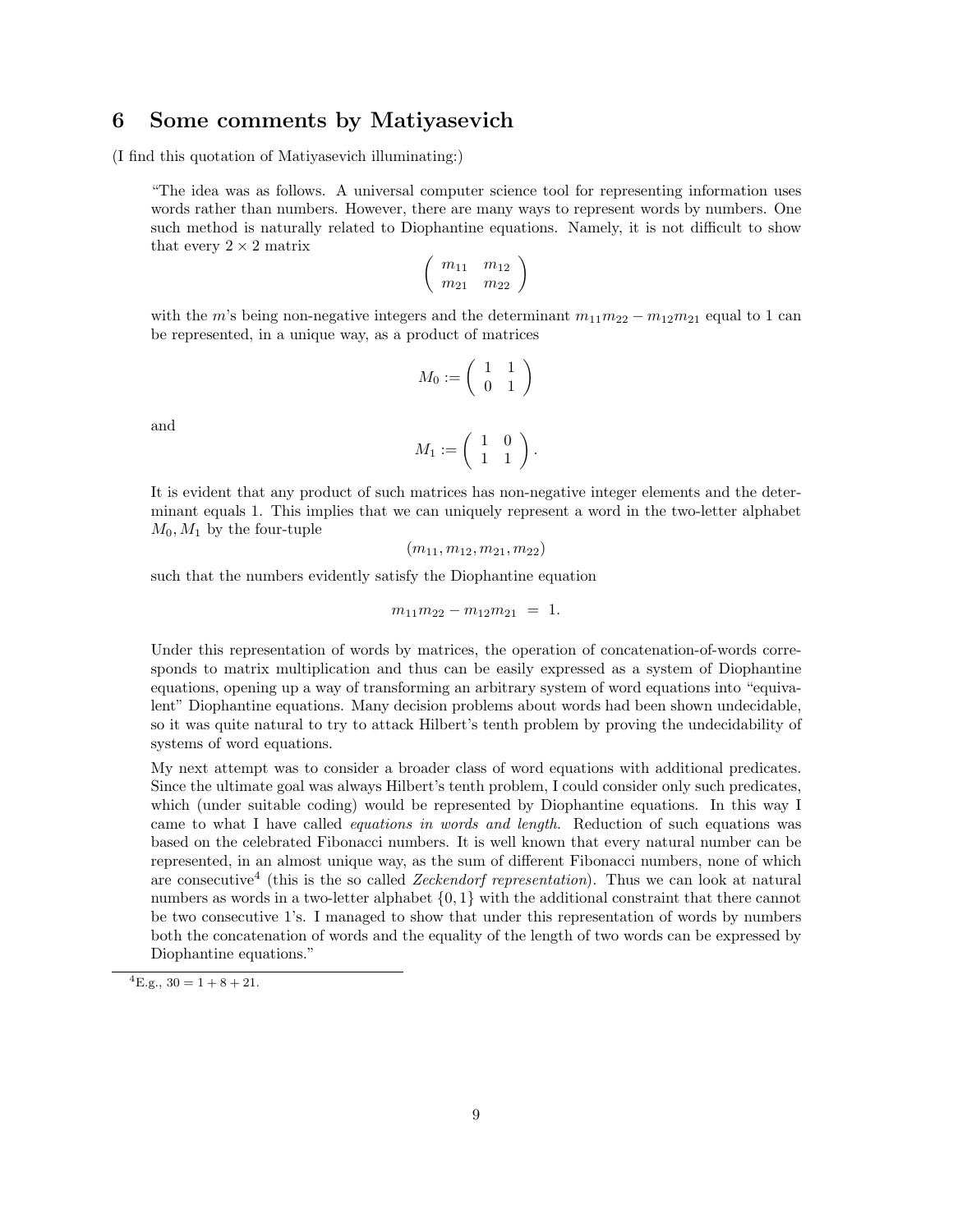# 7 Unsolvability over the rings of integers of number fields

More recent work (Denef/Denef-Lipschitz/Pheidas/Shalpentokh/Poonen) developed ideas that culminated in the following result:

**Theorem 7.1** Let K be a number field and let  $\mathcal{O}_K$  be the ring of integers in K.

If a certain stability result in the arithmetic of elliptic curves that we'll be discussing in detail in the next section holds<sup>5</sup> over K, then every recursively enumerable subset of  $\mathcal{O}_K$  is Diophantine in  $\mathcal{O}_K$  (in the sense of Definition 3.1 above).

Karl Rubin and I have recently shown that this stability result holds if you assume the 2-primary part of the classical Shafarevich-Tate Conjecture [MR09]. As a consequence we have shown that, conditional on the 2-primary part of the Shafarevich-Tate Conjecture, Hilbert's Tenth problem has a negative answer for the ring of integers in any number field.

Since Kirsten Eisenträger has, in her thesis, related Hilbert's Tenth Problem over rings of integers in number fields to a much more general class of rings, one gets—thanks to her work:

Theorem 7.2 Conditional on the 2-primary part of the Shafarevich-Tate Conjecture, Hilbert's Tenth problem has a negative answer for any commutative ring A that is of infinite cardinality, and is finitely generated over Z.

### 8 Integral points on plane curves of genus one

Here one has a striking explicit result, thanks to Baker's method. Let  $f(X_1, X_2) \in \mathbf{Z}[X_1, X_2]$  be an absolutely irreducible polynomial such that the associated projective curve  $f = 0$  has genus one. Let  $n :=$  the (total) degree of  $f(X_1, X_2)$  and let H := the maximum of the (ordinary) absolute values of the coefficients of  $f(X_1, X_2)$ . Then there are finitely many integral solutions  $(a_1, a_2)$  of the equation  $f(X_1, X_2) = 0$  and they are bounded explicitly by the inequality

 $\max\{|a_1|,|a_2|\}$  < exp exp  $\{2H^{10n^{10}}\}.$ 

For discussion about this, see section 4.4 of [B75].

### 9 The focus on cubics!

Here is a list of contexts for which there are algorithms to decide whether or not solutions exist over  $\mathbf{Z}$ :

- Systems of arbitrarily many polynomials in arbitrary degrees, but in one variable
- Systems of arbitrarily many linear polynomials in *many* variables
- A single quadratic polynomial in many variables

Here are contexts for which we know there is no algorithm to decide whether or not solutions exist over Z.There is no algorithm that works for every:

<sup>&</sup>lt;sup>5</sup>Specifically the *stability result* asserts that for every prime degree Galois extension of number fields  $L/K$  there exists an elliptic curve  $E$  over  $K$  with

 $rankE(K) = rankE(L) > 0.$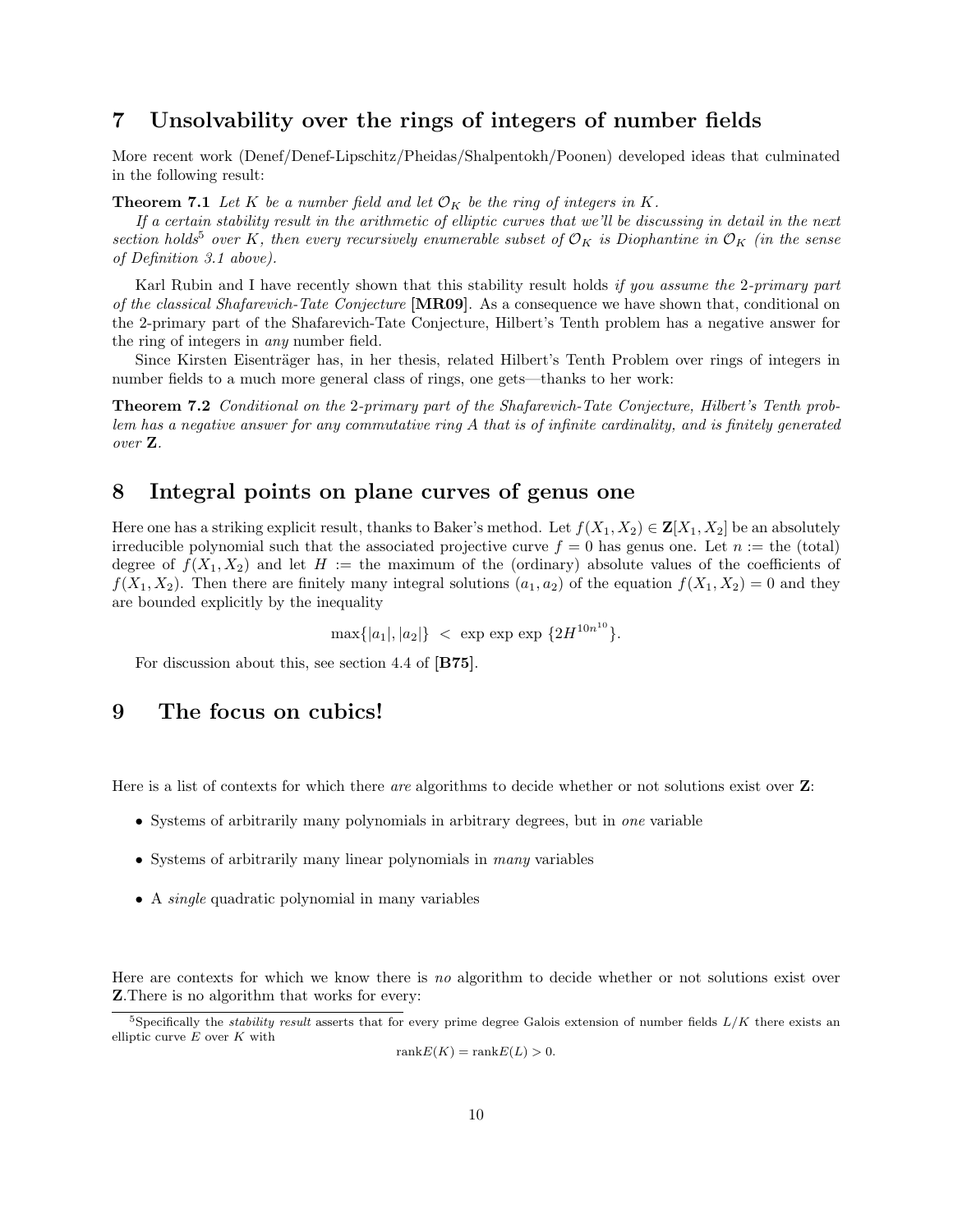- system of arbitrarily many polynomials in many variables of degree  $\leq 2$
- *single* polynomial of degree 4.

Some of the big unresolved questions for systems of polynomials with coefficients in  $Z$ , then, focus on degree three,<sup>6</sup> and—for example—include:

- 1. Is there an algorithm to determine whether any given single degree three polynomial in many variables has a solution or not?
- 2. Is there an algorithm to determine all solutions of a single cubic homogenous polynomial in two variables?

I know what I "want the answer to be" (i.e., I want there to be such an algorithm: why not?) but I can't give any compelling reason for my optimism at least for the first of these questions. For the second question, the answer would be yes if some standard conjectures are true.

A proof of the Shafarevich-Tate Conjecture<sup>7</sup> would provide a proof that a certain algorithm works for general third degree polynomials  $F(X, Y)$  and—more generally—finds rational points on curves of genus one. The algorithm itself is currently known, and used quite extensively. If it (always) works, then it gives an answer to the question posed above, and indeed allows us to find the rational points. But we don't know whether it will always terminate (in finite time) to provide us with an answer. The Shafarevich-Tate Conjecture would guarantee termination in finite time. This is a huge subject (the arithmetic theory of elliptic curves) and it would be good to understand it as well as we can possibly understand it. Note the curious irony in the formulation of Theorem 7.2:

If we have a proof of the (2-primary part of the) Shafarevich-Tate conjecture

 $-i.e.,$  colloquially speaking: if the algorithm that enables us to deal with arithmetic of cubic plane curves can be proved to work—

then we have a proof of the non-existence of a general algorithm for the ring of integers over any number field.

# 10 An Open Question

Gerald Sacks once suggested that solvability or unsolvability may be only one of a number of different ways of framing questions regarding Diophantine algorithms. I agree, and have always liked Serge Lang's attitude towards these matters, who—in effect—focussed much attention to the question of determining whether

<sup>&</sup>lt;sup>6</sup>It is interesting how our lack of understanding of cubics seems to color lots of mathematics, from the ancient concerns in the "one-variable case" having to do with "two mean proportionals," and Archimedes' Prop.4 of Book II of The Sphere and Cylinder and Eutocius' commentaries on this, and–of course—the Italian 16c early algebraists.

<sup>&</sup>lt;sup>7</sup>In fact, just, the p-primary part of the Shafarevich-Tate Conjecture, for any single prime number p will do it.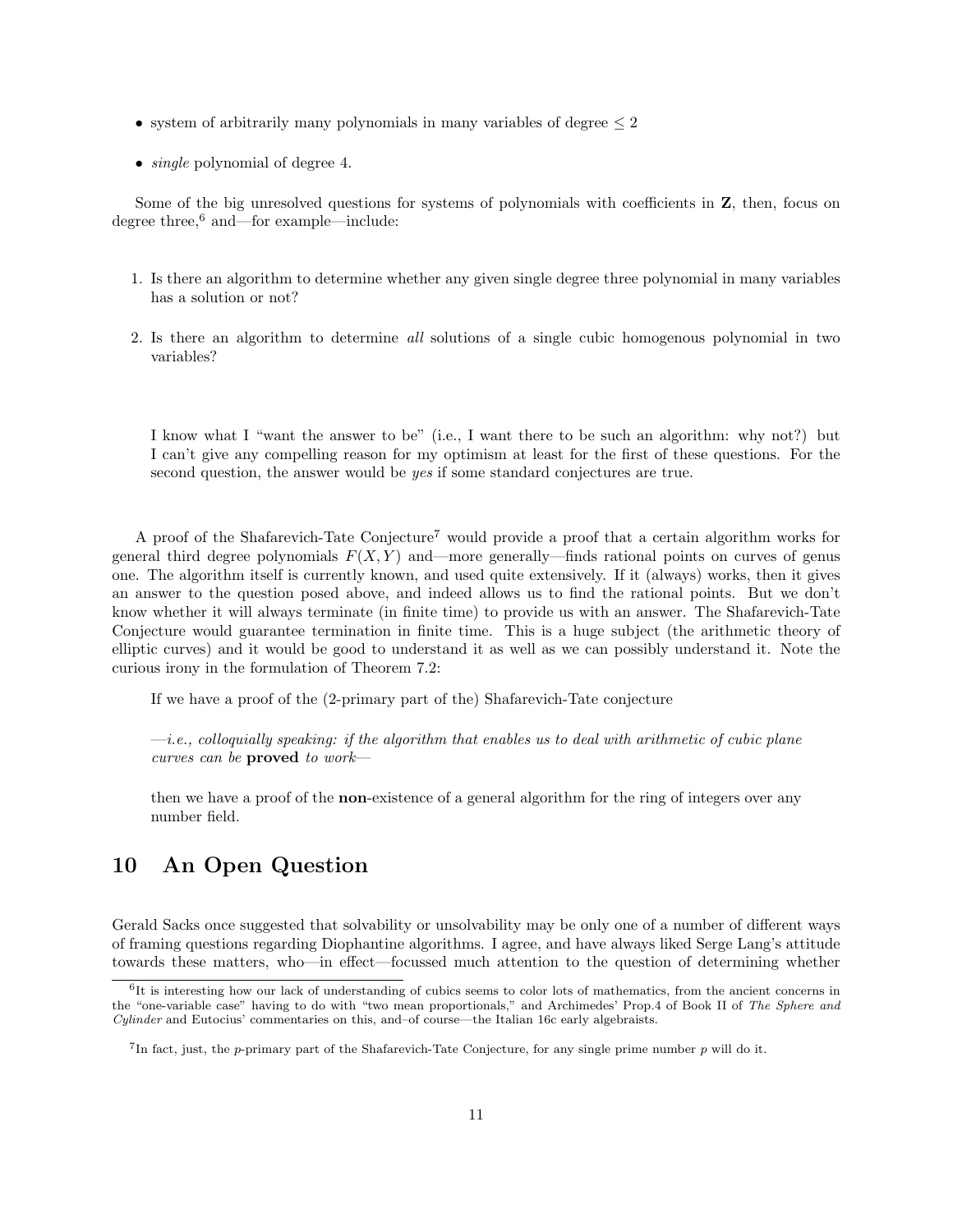there are finitely many, as opposed to infinitely many, solutions <sup>8</sup> and asked algebro-geometric questions about structure of the infinitely many solutions when they exist.

In this spirit allow me to formulate a question—without prejudice—that seems worth contemplating even if it is a bit premature to try to make much headway with it.

If V is an algebraic variety over Q let  $X(V; Q) \subset V$  be the Zariski closure in V of the set  $V(Q)$  of  $Q$ -rational points of  $V$ .

Define  $D(V) = D(V; \mathbf{Q}) :=$  the number of irreducible components of  $X(V; \mathbf{Q})$ .

Suppose that we set out to find upper bounds for this function from algebraic varieties to natural numbers:

$$
V \quad \mapsto \quad D(V).
$$

Consider, for example, the case where V is an irreducible curve.

- If V is of genus 0, then  $D(V)$  is either 0 or 1 depending upon whether V has a rational point or not.
- If  $V$  is of genus one, then
	- $D(V)$  is 0 if V has no rational points,
	- $D(V)$  is 1 if V has infinitely many rational points, and
	- $D(V)$  is the order of the Mordell-Weil group of V over Q, if that group is finite.

In all cases for V of genus one, then, (using [M77]) we get that  $D(V) \leq 16$ .

• If V is of genus > 1, by Faltings' Theorem  $D(V)$  is the (finite) number of rational points of V. Conditional on a conjecture of Lang, Caparoso, Harris and I have shown that  $D(V)$  is bounded by a function that depends only on the genus of V.

In sum, we have that (conditional on a conjecture of Lang) for all algebraic varieties V of dimension one,

 $D(V)$  is bounded from above by a function  $F(|V_{\bf C}|)$  that depends only on the homotopy type  $|V_{\rm C}|$  of the complex analytic space associated to V.

Is the above statement true or false for algebraic surfaces? Or, more generally, for algebraic varieties of arbitrary dimension?

### 11 Unsolvability in Algebraic Geometry and some implications

One is not yet finished mining this theorem or concrete versions of "unsolvable problems" but it clearly will give us a wealth of such problems. See, for example, recent postings of Harvey Friedman; these have possible relations to Mnëv's (1988) result that any scheme over  $\mathbf Z$  can be expressed as a moduli space classifying configurations<sup>9</sup> of finite points in  $\mathbf{P}^2$ . Harvey Friedman poses nine different "Families of Problems" regarding configurations of rational lines in the Euclidean plane, These problems ask for existence or nonexistence of integral intersections (with various properties) of linear configurations. Friedman discusses whether the

<sup>8</sup> rather than existence or nonexistence of solutions

<sup>&</sup>lt;sup>9</sup>By a configuration type let us mean a number N and a collection of subsets  $S_1, S_2, \ldots S_n$  of the set  $[1, 2, \ldots, N]$ . The configuration space associated to such a type is the space of all ordered sets of N points in  $\mathbf{P}^2$  subject to the requirement that the points corresponding to  $S_1$  are collinear, and ditto for  $S_2, \ldots, S_n$ .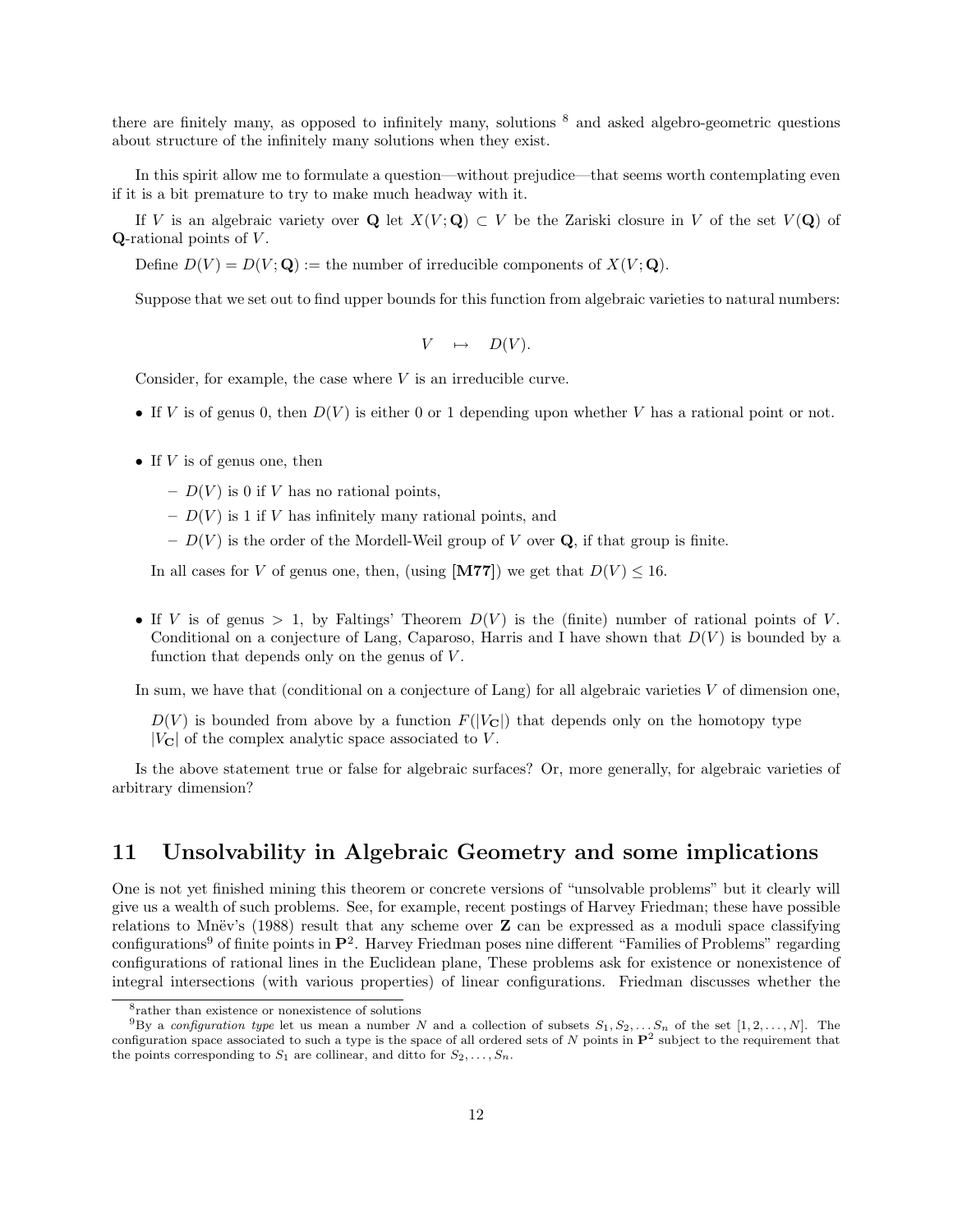problems in each of these families can be done in ZFC or whether there are examples of problems in that family that cannot: apparently three of Friedman's problem-families can be solved in ZFC, three cannot, and for the remaining three—if Hilbert's Tenth Problem (over  $\bf{Q}$ ) is undecidable—then these cannot be done in ZFC.

### Part II: Elliptic Curves

I will be discussing joint work with Karl Rubin<sup>10</sup>. One of the goals of our project is (assuming the Shafarevich-Tate Conjecture) to construct examples of elliptic curves  $E$  over arbitrary number fields  $K$  with specifically prescribed behavior of their Mordell-Weil rank<sup>11</sup> this being useful for the applications discussed in Part I.

# 12 A brief introduction to the arithmetic of elliptic curves

Take a typical elliptic curve with rational coefficients such as:

$$
\mathcal{E}: Y^2 + XY + Y = X^3 - X^2 -
$$

 $20067762415575526585033208209338542750930230312178956502X$ 

34481611795030556467032985690390720374855

#### 944359319180361266008296291939448732243429

We call the (smooth) projective curve over **Q** cut out by this equation or by any of its more general companions, which in usual notation are written:

$$
Y^2 + a_1XY + a_3Y = X^3 + a_2X^2a_4X + a_6
$$

with  $a_i \in \mathbf{Z}$  and having discriminant nonzero, *elliptic curves*. They are, in a natural way, algebraic groups: the classical chord-and-tangent-process endows the set of (rational) points on such an elliptic curve E (over any number field K) with the structure of an abelian group (called the Mordell-Weil group of E over K and denoted  $E(K)$ . This group is known to be finitely generated (a theorem almost a century old due to Mordell in the case of  $K = \mathbf{Q}$  and generalized by Weil for arbitrary global fields). So

$$
E(K) \approx \mathbf{Z}^r \oplus T(E, K)
$$

where  $r = r(E, K)$  is called the **Mordell-Weil rank of** E **over** K and  $T(E, K)$  is the (finite) **torsion** subgroup of the Mordell-Weil group.

The structure of the torsion subgroup part of the Mordell-Weil group is relatively more understood than the rank; for example, any  $T(E, K)$  is isomorphic to a subgroup of  $\mathbf{Q}/\mathbf{Z} \times \mathbf{Q}/\mathbf{Z}$ ; and for any given K there are only finitely possible isomorphism types for the  $T(E, K)$ 's that can occur; and for  $K = \mathbf{Q}$  the list of these finitely possible isomorphism types is explicitly known.

In contrast, very little is known of a general nature regarding the behavior of  $r(E, K)$ , for varying E and K. I don't know, for example, whether

$$
\text{sup}_{E,K} \; \frac{r(E,K)}{[K:\mathbf{Q}]}
$$

$$
rank E(K) := \dim_{\mathbf{Q}} E(K) \otimes \mathbf{Q}.
$$

 $^{+}$ 

<sup>&</sup>lt;sup>10</sup>regarding the 2-Selmer rank in families of quadratic twists of elliptic curves over arbitrary number fields 11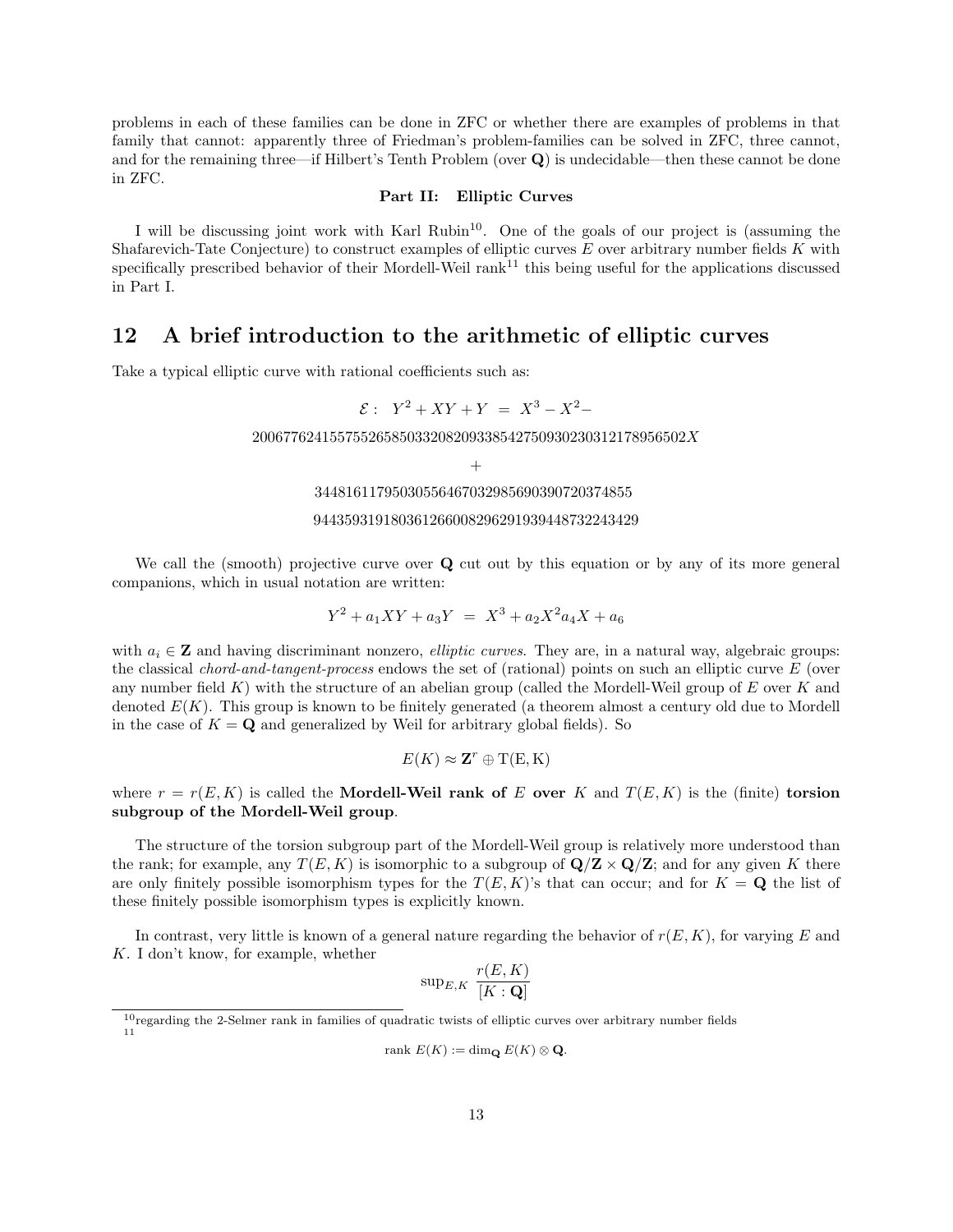is finite when  $E/K$  runs over all elliptic curves over all number fields. (I bet no!).

In the case of the elliptic curve  $\mathcal E$  displayed at the beginning of this section, it was shown (by Noam Elkies, 2006) that (it has trivial torsion over  $\bf{Q}$ ) and its Mordell-Weil rank over  $\bf{Q}$  is at least 28— this being, to my knowledge, the current world's record for Mordell-Weil ranks over Q. If you are curious to see 28 linear independent rational points on this curve, here they are:

#### Independent points of infinite order:

 $P1 = [-2124150091254381073292137463, 259854492051899599030515511070780628911531]$ P2 = [2334509866034701756884754537, 18872004195494469180868316552803627931531] P3 = [-1671736054062369063879038663, 251709377261144287808506947241319126049131] P4 = [2139130260139156666492982137, 36639509171439729202421459692941297527531] P5 = [1534706764467120723885477337, 85429585346017694289021032862781072799531] P6 = [-2731079487875677033341575063, 262521815484332191641284072623902143387531] P7 = [2775726266844571649705458537, 12845755474014060248869487699082640369931] P8 = [1494385729327188957541833817, 88486605527733405986116494514049233411451] P9 = [1868438228620887358509065257, 59237403214437708712725140393059358589131] P10 = [2008945108825743774866542537, 47690677880125552882151750781541424711531] P11 = [2348360540918025169651632937, 17492930006200557857340332476448804363531] P12 = [-1472084007090481174470008663, 246643450653503714199947441549759798469131] P13 = [2924128607708061213363288937, 28350264431488878501488356474767375899531] P14 = [5374993891066061893293934537, 286188908427263386451175031916479893731531] P15 = [1709690768233354523334008557, 71898834974686089466159700529215980921631] P16 = [2450954011353593144072595187, 4445228173532634357049262550610714736531] P17 = [2969254709273559167464674937, 32766893075366270801333682543160469687531] P18 = [2711914934941692601332882937, 2068436612778381698650413981506590613531] P19 = [20078586077996854528778328937, 2779608541137806604656051725624624030091531] P20 = [2158082450240734774317810697, 34994373401964026809969662241800901254731] P21 = [2004645458247059022403224937, 48049329780704645522439866999888475467531] P22 = [2975749450947996264947091337, 33398989826075322320208934410104857869131]  $P23 = [-2102490467686285150147347863, 259576391459875789571677393171687203227531]$ P24 = [311583179915063034902194537, 168104385229980603540109472915660153473931] P25 = [2773931008341865231443771817, 12632162834649921002414116273769275813451] P26 = [2156581188143768409363461387, 35125092964022908897004150516375178087331] P27 = [3866330499872412508815659137, 121197755655944226293036926715025847322531] P28 = [2230868289773576023778678737, 28558760030597485663387020600768640028531]

### 13 Descent

The standard method—perhaps the only method—of finding upper bounds for  $r(E, K)$  for specific elliptic curves E over specific fields K is called the method of descent that seems to have been already present in some arguments due to Fermat and has been elaborated and refined ever since. Rather than say, in any specificity what this method is (for which you can consult the undergraduate text [S-T] and the graduate text [Silv]) in a few words, here is the "shape" of the descent method as it has evolved in present times.

Fix the elliptic curve E and the number field K. For each integer  $N > 1$  one constructs a certain finite abelian group of exponent N called the N-Selmer group  $S_N(E, K)$  (this is given by a construction related to Galois cohomology) which has two key properties: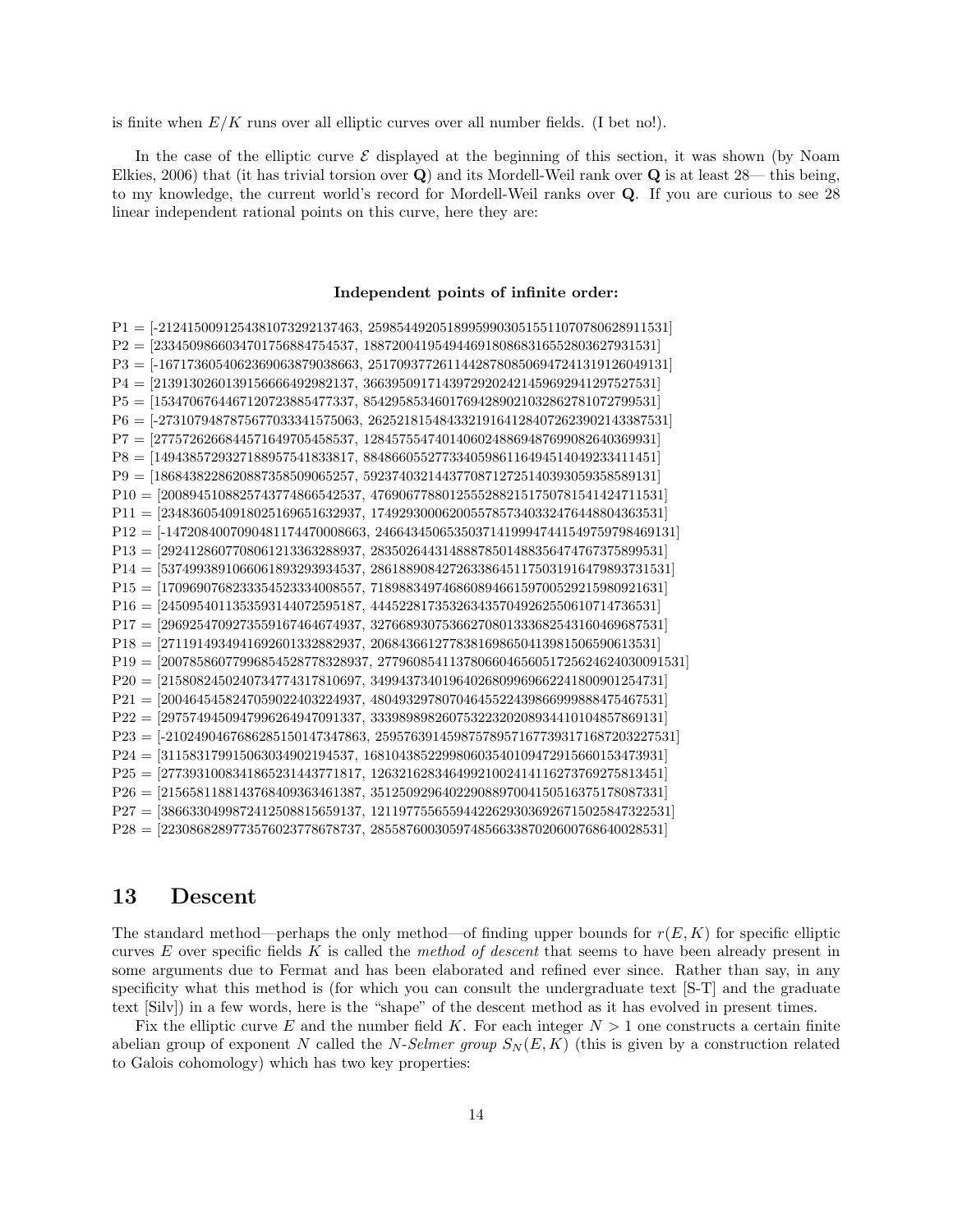- $S_N(E, K)$  is computable in theory; i.e., there is indeed a finite algorithm that computes it. Also for  $N = 2$  or for certain choice triples  $(N, E, K)$ , there is an elaborate technology for actually managing to compute  $it^{12}$ .
- There is a canonical *injective homomorphism*

$$
E(K)/NE(K) \hookrightarrow S_N(E, K)
$$

A consequence is that we may obtain—thanks to the above two items—a computable upper bound for the Mordell-Weil rank  $r(E, K)$  and indeed, a computation of the N-Selmer group  $S_N(E, K)$  for any  $N \geq 2$ provides us with some finite upper bound for  $r(E, K)$ ; specifically:

$$
r(E, K) \le \log_N |S_N(E, K)|.
$$

Let

 $\mathcal{N} \subset \mathbf{N}$ 

be any unbounded set of natural numbers.

Conjecture 13.1 By the N-Shafarevich-Tate Conjecture—for  $(E, K)$ —we mean the claim that the cardinalities of the cokernel of the injective homomorphisms

$$
E(K)/NE(K) \hookrightarrow S_N(E, K)
$$

admit a (finite) upper bound for all  $N \in \mathcal{N}$ . It is evidently equivalent to ask that the numbers

$$
\frac{|S_N(E,K)|}{|E(K)/NE(K)|}
$$

admit such a finite upper bound. Or—also equivalently—

$$
|S_N(E, K)| = N^{r(E, K)} \times O(1)
$$

for all  $N \in \mathcal{N}$ .

Clearly if for any single unbounded set of natural numbers  $\mathcal N$  the  $\mathcal N$ -Shafarevich-Tate Conjecture held for  $(E, K)$  we would have something better than a mere upper bound for the Mordell-Weil rank of E over K: the above formula gives us a precise expression for  $r(E, K)$ , and it would even be nicely computable<sup>13</sup> if one could—in addition—bound the " $O(1)$ " occurring in this formula.

By the Shafarevich-Tate Conjecture for  $(E, K)$  with no prefix we'll mean the N-Shafarevich-Tate Conjecture. This is indeed eponymously conjectured and this conjecture visibly implies the  $N$ -Shafarevich-Tate Conjecture for any N. By the *p-adic Shafarevich-Tate Conjecture for*  $(E, K)$  we mean the P-Shafarevich-Tate Conjecture for  $(E, K)$  where  $P$  is the set of all powers of the prime number p.

We do have other methods for determining  $r(E, K)$  either in special situations (via Heegner points and similar constructions) and we have other expressions for  $r(E, K)$  conditional on various standard conjectures (as the order of vanishing of the L-function  $L(E, K; s)$  at  $s = 1$ ) or (conditional, again) formulas for it in terms of more intricate relationships (as in mean values of biases).

But a perfectly general method for determining  $r(E, K)$  is to

 $^{13}$ I.e.,

$$
r(E, K) = \lim_{N \in \mathcal{N}} \lfloor \log_N |S_N(E, K)| \rfloor.
$$

<sup>&</sup>lt;sup>12</sup>There was just a SAGE DAYS workshop at the Clay Mathematics Institute in Cambridge, where some fast methods were featured.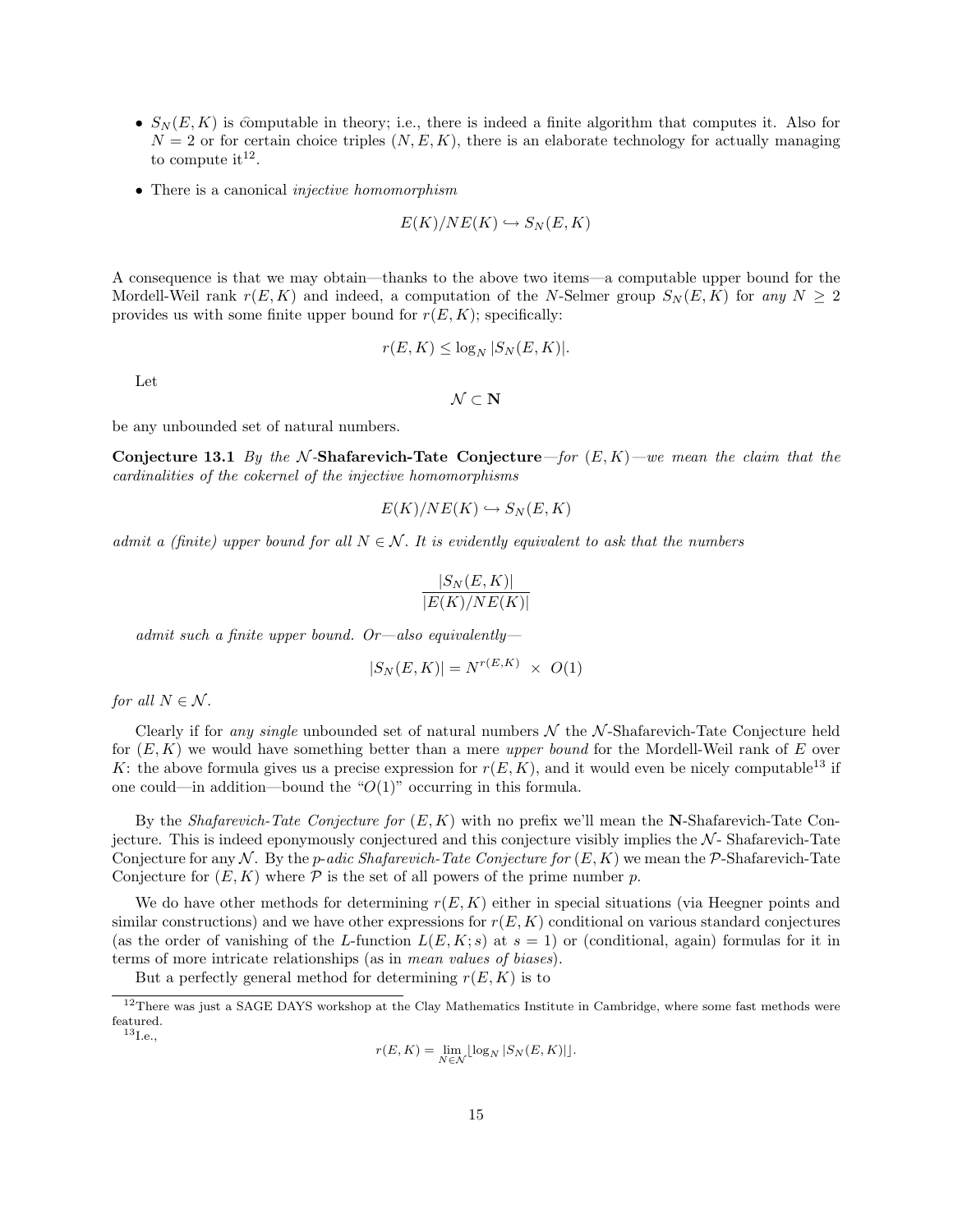- by day: search for rational points, say by increasing heights, and work out their possible dependence relations, getting a monotone increasing sequence of lower bounds for  $r(E, K)$  and
- by night: compute  $\log_N |S_N(E, K)|$  for a chosen succession of increase values of N getting a monotone decreasing sequence of upper bounds for  $r(E, K)$ , and
- hope: that one day or one night the upper and lower bounds will be equal, giving you a perfectly unconditional computation of  $r(E, K)$ .

The effect of the Shafarevich-Tate Conjecture (for any single unbounded set  $\mathcal{N}$ ) is to make the claim that the above strategy will always succeed if one lives long enough. It would be very very interesting to quantify—conjecturally—how long one has to live to see this conjectured algorithm terminate—as an elementary function of the basic numerical data of the input  $(E, K)$ .

### 14 Mordell-Weil Stability

The following types of questions, interesting in their own right, seem never to have been focused on by number theorists until it was shown that their answers bear interesting consequences for mathematical logic.

**Definition 14.1** Let  $L/K$  be an extension (of finite degree) of number fields and let E be an elliptic curve over K. Say that E has stable Mordell-Weil rank r for  $L/K$  if (it does; i.e., if.)

$$
r = r(E, K) = r(E, L).
$$

**Question 14.2** Let  $L/K$  be any extension of number fields and  $r \geq 0$ . Does there exist an elliptic curve E defined over K with stable rank r for  $L/K$ ?

It isn't entirely unnatural that such a question might be put to useful purposes in attempting to negotiate between recursively enumerable sets expressed in a Diophantine way over alternatively  $\mathcal{O}_L$  and  $\mathcal{O}_K$ , although —to my mind—it is still quite a surprise (thanks to important work of Poonen, Shlapentokh, and others) that an affirmative answer to this question for positive r can be made to imply that  $\mathcal{O}_K$  is Diophantine in  $\mathcal{O}_L$  and therefore that a negative solution to Hilbert's Tenth Problem for  $\mathcal{O}_K$  implies a similarly negative solution for  $\mathcal{O}_L$ . We shall discuss this in the next section.

# 15 Hilbert's Tenth problem relative to  $L/K$

Let, as above,  $L/K$  denote a (finite degree) extension of number fields and  $\mathcal{O}_L/\mathcal{O}_K$  the induced extension of rings of integers. It would be pretty elegant if we could just put our finger on a simple finite system of polynomial equations over  $\mathcal{O}_L$  that cleanly cut out  $\mathcal{O}_K$  as a Diophantine subset of  $\mathcal{O}_L$ . The actual constructions, though, are somewhat more complicated, and more sophisticated. The constructions (in the work of Matiyasevich, Denef, Denef-Lipschitz, Pheidas) start with a particularly manageable system (not exactly "stable" in the above sense) of Pell-type equations (i.e., systems built with equations of the shape  $X^2 - dY^2 = \pm 1$ ) to construct their Diophantine language to relate  $\mathcal{O}_L$  to  $\mathcal{O}_K$ , but only for da special class of number fields  $K$ ). The work of Poonen and Shlapentokh works more generally over any number field  $K$ but requires a Mordell-Weil stability result:

Theorem 15.1 (Poonen, Shlapentokh) Assume there exists an elliptic curve E defined over K with stable rank  $r > 0$  for  $L/K$ . Then if every recursively enumerable subset of  $\mathcal{O}_K$  is Diophantine, then every recursively enumerable subset of  $\mathcal{O}_L$  is Diophantine.

A fairly elementary exercise, discussed in the appendix (we are indebted to Poonen for pointing this out to us) allows us to reduce the question of (integral!!) ) Diophantine-ness of recursively enumerable sets over arbitrary rings of integers to the following question in the arithmetic theory of elliptic curves (which Karl Rubin and I find wonderful):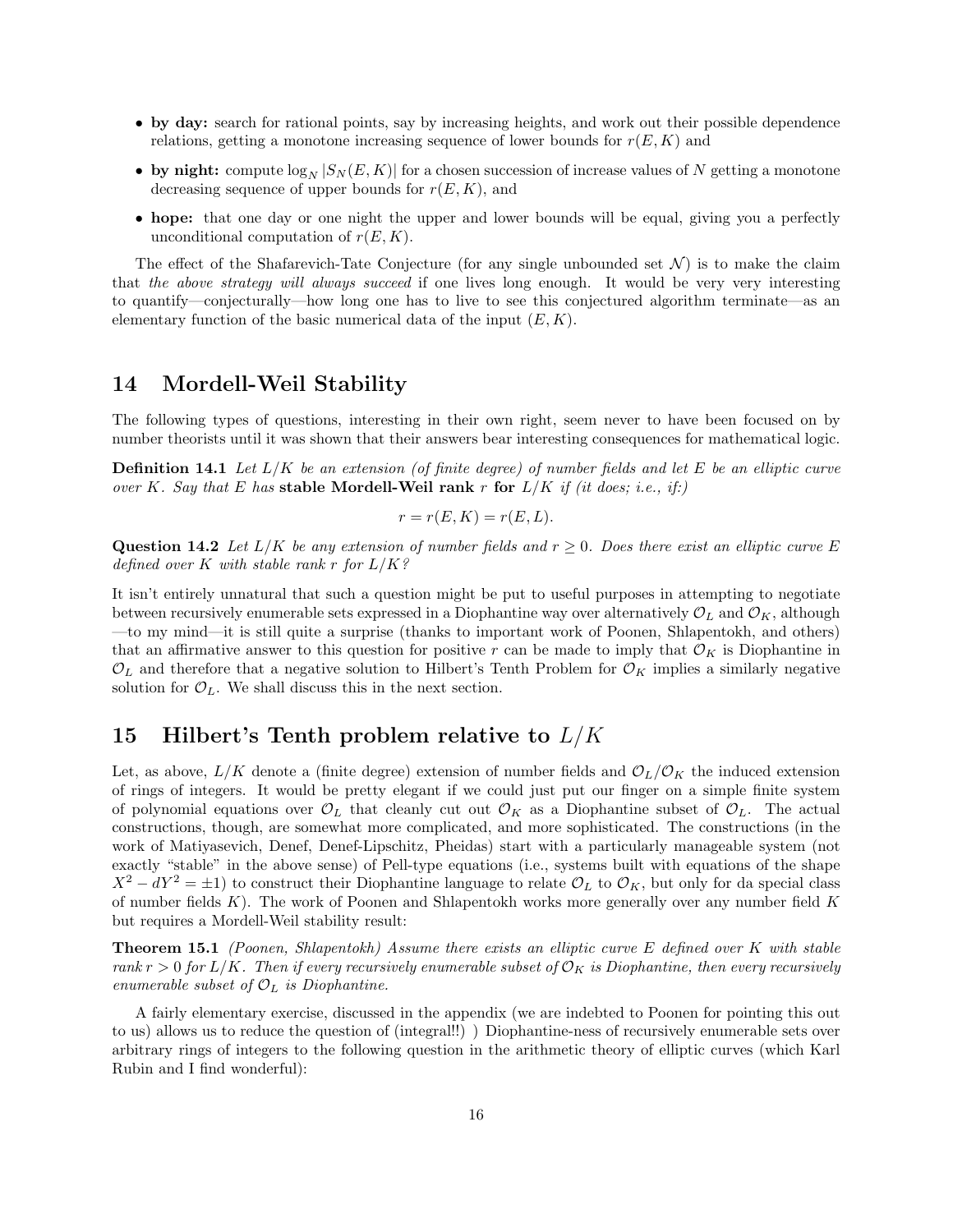**Theorem 15.2** If for every Galois (cyclic) extension of number fields  $L/K$  of prime degree there exists an L/K-stable elliptic curve, then for any number field K any recursively enumerable subset of  $\mathcal{O}_K$  is Diophantine over  $\mathcal{O}_K$ .

It would follow that Hilbert's Tenth Problem would have a negative solution for the ring of integers in any number field.

As mentioned, then, in a previous section, Karl Rubin and I assume a classical conjecture (or at least a part of it) called the 2-adic Shafarevich-Tate Conjecture and—conditional on that conjecture—we prove, for every prime degree Galois extension  $L/K$  of number fields there is an  $L/K$ -stable elliptic curve. Hence again "modulo 2-adic Shafarevich-Tate"—we establish the negative result for Hilbert's Tenth Problem over the ring of integers of an arbitrary number field. A fairly elementary exercise, discussed in the appendix (we are indebted to Poonen for pointing this out to us) allows us to reduce the question of (integral!!) ) Diophantine-ness of recursively enumerable sets over arbitrary rings of integers to the following question in the arithmetic theory of elliptic curves (which Karl Rubin and I find wonderful):

**Theorem 15.3** If for every Galois (cyclic) extension of number fields  $L/K$  of prime degree there exists an L/K-stable elliptic curve, then for any number field K any recursively enumerable subset of  $\mathcal{O}_K$  is Diophantine over  $\mathcal{O}_K$ .

It would follow that Hilbert's Tenth Problem would have a negative solution for the ring of integers in any number field.

**Theorem 15.4** (Conditional on the 2-adic Shafarevich-Tate conjecture<sup>14</sup>) For any cyclic extension of number fields  $L/K$  of prime degree, there exists an elliptic curve  $E$  over  $K$  such that

 $0 \leq$  rank  $E(K) =$  rank  $E(L) = 1$ .

Slightly more specifically,

Theorem 15.5 Suppose that the kernel of multiplication by 2 in the Shafarevich-Tate group of any elliptic curve over any number field has even dimension over  $\mathbf{F}_2$  (as would be implied if the 2-primary part of the Shafarevich-Tate conjecture were true).

Then for any number field K there is no finite decision procedure that allows as its input any finite system of polynomial equations with many variables, and with coefficients in  $\mathcal{O}_K$  and that has as output the answer to the question: does this finite system of equations have a simultaneous solution over  $\mathcal{O}_K$ ?

In order to prove the results described, Rubin and I were led to develop sharp methods to control 2-Selmer rank, and these methods have some side consequences that answer—also raise—some natural questions. Here is an example of two such results that we prove unconditionally:

**Theorem 15.6** Given any number field K there is an elliptic curve E over K such that there are many quadratic characters  $\chi$  of K such that the twisted elliptic curve  $E^{\chi}$  has no nontrivial rational points over K.

**Note:** We can even take E to be the base change to K of an elliptic curve over  $Q$ .

**Theorem 15.7** If K is not totally imaginary, and E is any elliptic curve over K with no nontrivial Krational 2-torsion, there are many quadratic characters  $\chi$  of K such that the twisted elliptic curve  $E^{\chi}$  has no nontrivial rational points over K.

### Notes:

• By many quadratic characters we only mean to say that the number of characters  $\chi$  with  $N_{K/\mathbf{Q}}\text{cond}_K(\chi)$  < X that gives the conclusion of the theorem is  $>> X/\log^{a}(X)$  for some positive number <sup>15</sup> a.

<sup>&</sup>lt;sup>14</sup>Really we only use the following consequence of that conjecture: the 2-rank of the Shafarevich-Tate group is even. <sup>15</sup>This number  $a = 2/3$  or  $a = 1/3$  according as the action of the Galois group on E[2] is GL<sub>2</sub>(F<sub>2</sub>) or cyclic of order three.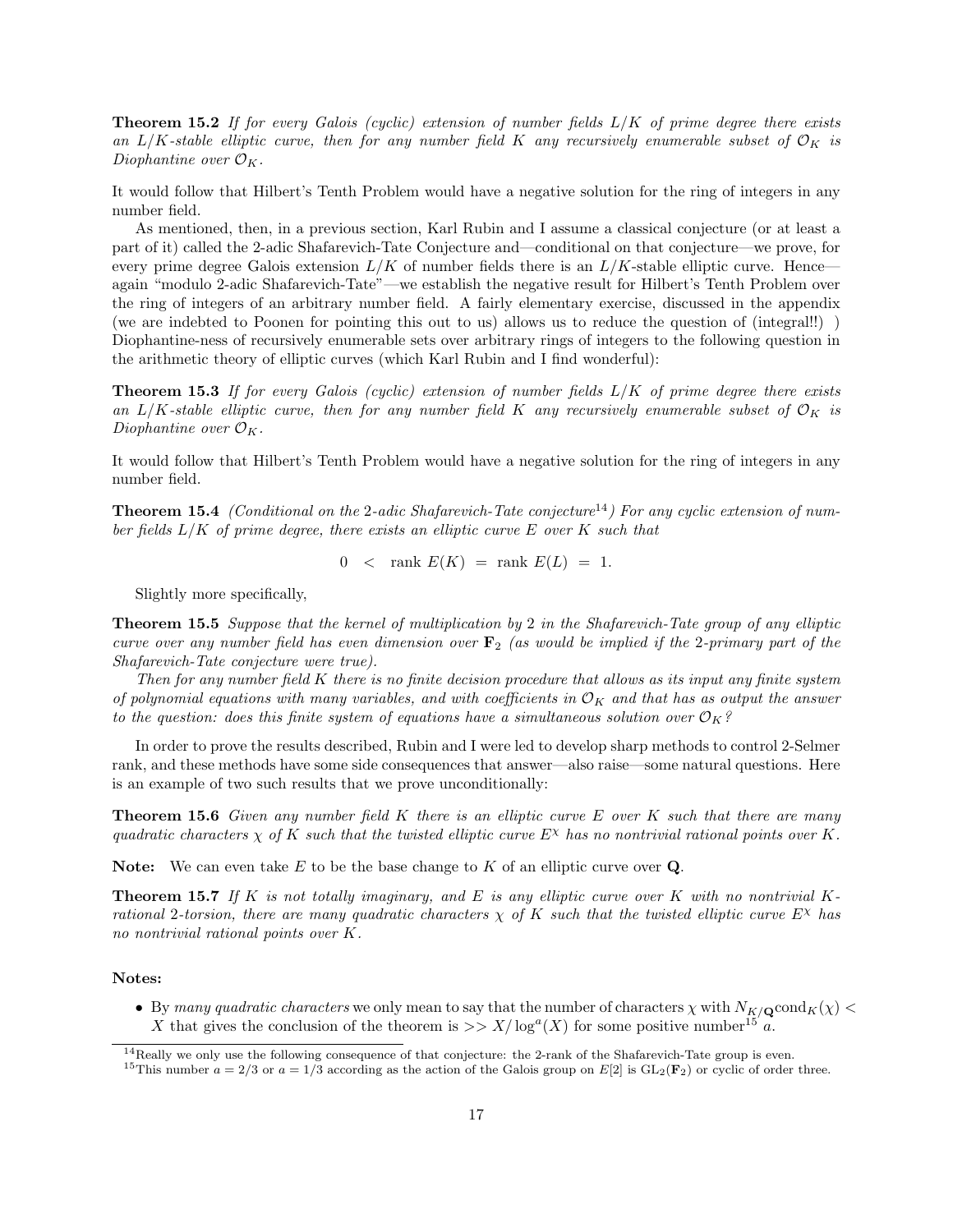- Over the field  $K = \mathbf{Q}$  Ono-Skinner have proven (using Kolyvagin et al) a similar result to Theorem 15.7 by showing the analogous statement for central values of L functions.
- The lower bound ">>  $X/\log^{a}(X)$ " is unfortunately weak: it is expected that the set of  $\chi$ 's satisfying the conclusion of Theorem 15.7 is of positive density, and—in fact—of density  $1/2$ .

As hinted above, our method is to study the 2-Selmer group of an elliptic curve, and more specifically to see how tightly we can control changes in the rank (i.e., dimension over  $\mathbf{F}_2$ ) of the 2-Selmer group as one twists the original elliptic curve by quadratic characters. (In the Number Theory Seminar–Feb. 3—I'll discuss these methods in slightly more technical detail.

But allow me to end with two questions we still don't know the answer to:

Given any elliptic curve E over a number field K and any finite extension  $L/K$ . Is there a quadratic twist of E that has Mordell-Weil stability for  $L/K$  and Mordell-Weil rank  $\leq 1$ ?

Which hyperelliptic curves over a number field K have the property that for any finite extension  $L/K$ they possess quadratic twists  $C$  over  $K$  that

$$
C(L) = C(K) \neq \emptyset?
$$

### APPENDIX

## 16 Collections of field extensions

Let K be a field and  $\bar{K}/K$  an algebraic closure of K. By a *small subextension* of  $\bar{K}/K$  let us mean a field extension  $M/L$  where  $K \subset L \subset M \subset K$  and such that  $[M : K]$  is finite.

Let D be a collection of small subextensions of  $\bar{K}/K$ . Suppose that D is closed under these three operations.

- 1. intersection : if  $M/L_1, M/L_2$  are in  $D$  then  $M/L_1 \cap L_2$  is in  $D$ .
- 2. smaller sub-extensions with the same base: If  $L \subset N \subset M$  and  $M/L$  is in  $D$  then so is  $N/L$ .
- 3. composition: If  $M/N$  and  $N/L$  are in  $D$ , so is  $M/L$ .

**Lemma 16.1** If  $D$  is a collection of small subextensions of  $K/K$  closed under the above three operations, then  $D$  consists of all small subextensions if and only if  $D$  contains all small subextensions  $M/L$  that are cyclic of prime degree.

**Proof.** Note first that if D contains all small subextensions  $M/L$  that are cyclic of prime degree—i.e., if D satisfies the hypotheses of Lemma 16.1— and if D is closed under composition (item (3)) above) then D contains all cyclic extensions. Assume this.

Now let  $M/L$  be an arbitrary Galois small subextension. Since  $D$  contains all cyclic small subextensions, for every element  $\sigma \in G := \text{Gal}(M/L)$  we have that  $M/M^{\sigma}$  is in  $\mathcal{D}$ , (here  $M^{\sigma}$  is the fixed subfield of  $\sigma$ ). Since  $L = \bigcap_{\sigma \in G} M^{\sigma}$  and since  $\mathcal D$  is closed under intersection (item (1)) above) we have that  $M/L$  is in  $\mathcal D$ . It then follows that for any small subextension  $M/L$  its Galois closure over L is in  $\mathcal D$ . Consequently since  $\mathcal D$  is closed under smaller sub-extensions with the same base (item (2)) above)  $M/L$  is also in  $\mathcal{D}$ .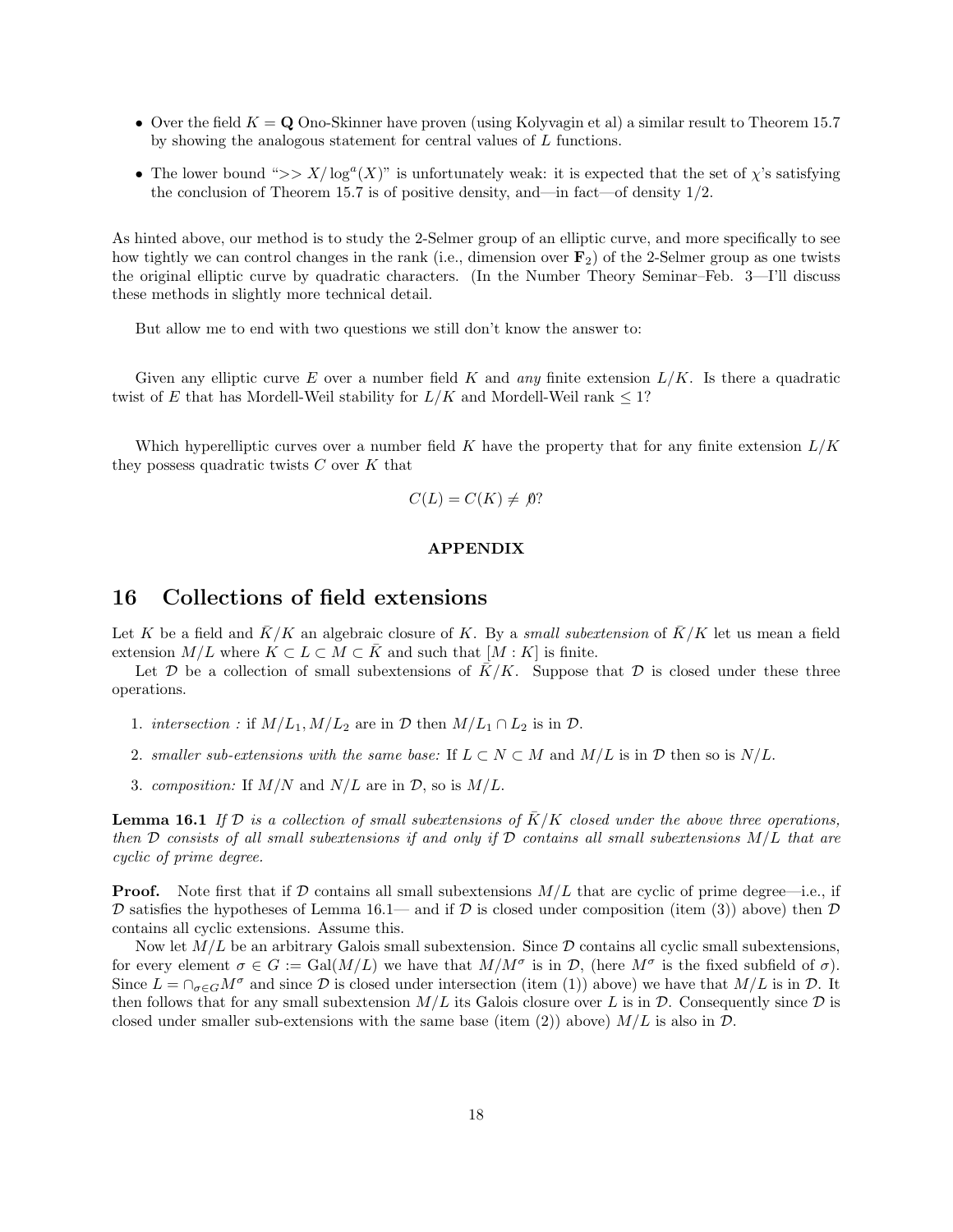### 16.1 Diophantine subsets

Recall the discussion in section 3 above. Here is one way of formulating this concept. If A is a commutative ring with unit, consider the category  $\mathcal{C}_A$  of pairs  $(B, b)$  where B is an A-algebra of finite presentation and  $b \in B$  is an element. Call these **pointed A-algebras** where the *finite presentation* condition will be assumed as a running hypothesis. The initial object in this category is the polynomial ring  $(A|t|, t)$ . The category  $\mathcal{C}_A$  is closed under direct sum and tensor product. Given a pointed A-algebra  $(B, b)$  we have a natural set-theoretic mapping

$$
\eta_{(B,b)} : \text{Hom}_{A_{\text{alg}}}(B, A) \longrightarrow A
$$

that sends  $h \in \text{Hom}_{A_{\text{alg}}}(B, A)$  to  $h(b) \in A$ . Let  $D(B, b) \subset A$  be the image of  $\eta_{(B,b)}$ . By a **Diophantine** subset of A we mean a subset  $D \subset A$  that is equal to  $D(B, b)$  for some pointed A-algebra  $(B, b)$ . If this is the case we will say that  $(B, b)$  defines D. If  $(B_i, b_i)$  defines  $D_i$  for  $i = 1, 2, ..., s$  then the direct sum and the tensor product (both taken in the category  $\mathcal{C}_A$ ) of the  $(B_i, b_i)$  define  $\cup_i D_i$  and  $\cap_i D_i$  respectively.

It follows from this that the collection of Diophantine subsets of A is closed under finite union and finite intersection.

**Proposition 16.2** Let  $\phi: A_o \to A$  be a ring homomorphism with these properties:

- A is an  $A_0$ -algebra of finite presentation,
- $\phi$  is injective, so  $A_0 \subset A$ ,
- $A_o$  is a Diophantine subset of A.

Then every Diophantine subset of  $A_o$  is a Diophantine subset of  $A$ .

### [... proof to be included]

**Definition 16.3** If the conclusion of Proposition 16.2 holds for an injection of rings  $A_0 \hookrightarrow A$  we will say that  $A_o$  is Diophantine in A.

### 16.2 Rings of algebraic integers

Put  $K = Q$ . From now on, by *small subextension* with no further qualifier we mean small subextension of  $\mathbf{Q}/\mathbf{Q}$ . For  $L/K$  let  $\mathcal{O}_L$  denote the ring of integers in L. Say that a small subextension  $M/L$  is integrally Diophantine if  $\mathcal{O}_L$  is Diophantine in  $\mathcal{O}_M$ . Let  $\mathcal D$  be the collection of *integrally Diophantine* small subextensions.

**Proposition 16.4** The collection  $D$  of integrally Diophantine small subextensions is closed under the operations  $(1)$ ,  $(2)$ ,  $(3)$  listed in subsection 16 above.

Proof. Closure under the operation (1) follows since an intersection of Diophantine sets is Diophantine. As for closure under  $(2)$  and  $(3)$  [... **proof to be included**].

#### Bibliography

[B75] A. Baker, Transcendental Number Theory, Cambridge Mathematical Library, Cambridge University Press (1975).

[E03] A.K. Eisenträger, Hilbert's Tenth Problem and Arithmetic Geometry, PhD Thesis, University of California, Berkeley, 2003.

[Den80] J. Denef, Diophantine sets over algebraic integer rings. II, Trans. Amer. Math. Soc. 257 (1980), no. 1, 227-236.

[DL78] J. Denef and L. Lipshitz, Diophantine sets over some rings of algebraic integers, J. London Math.